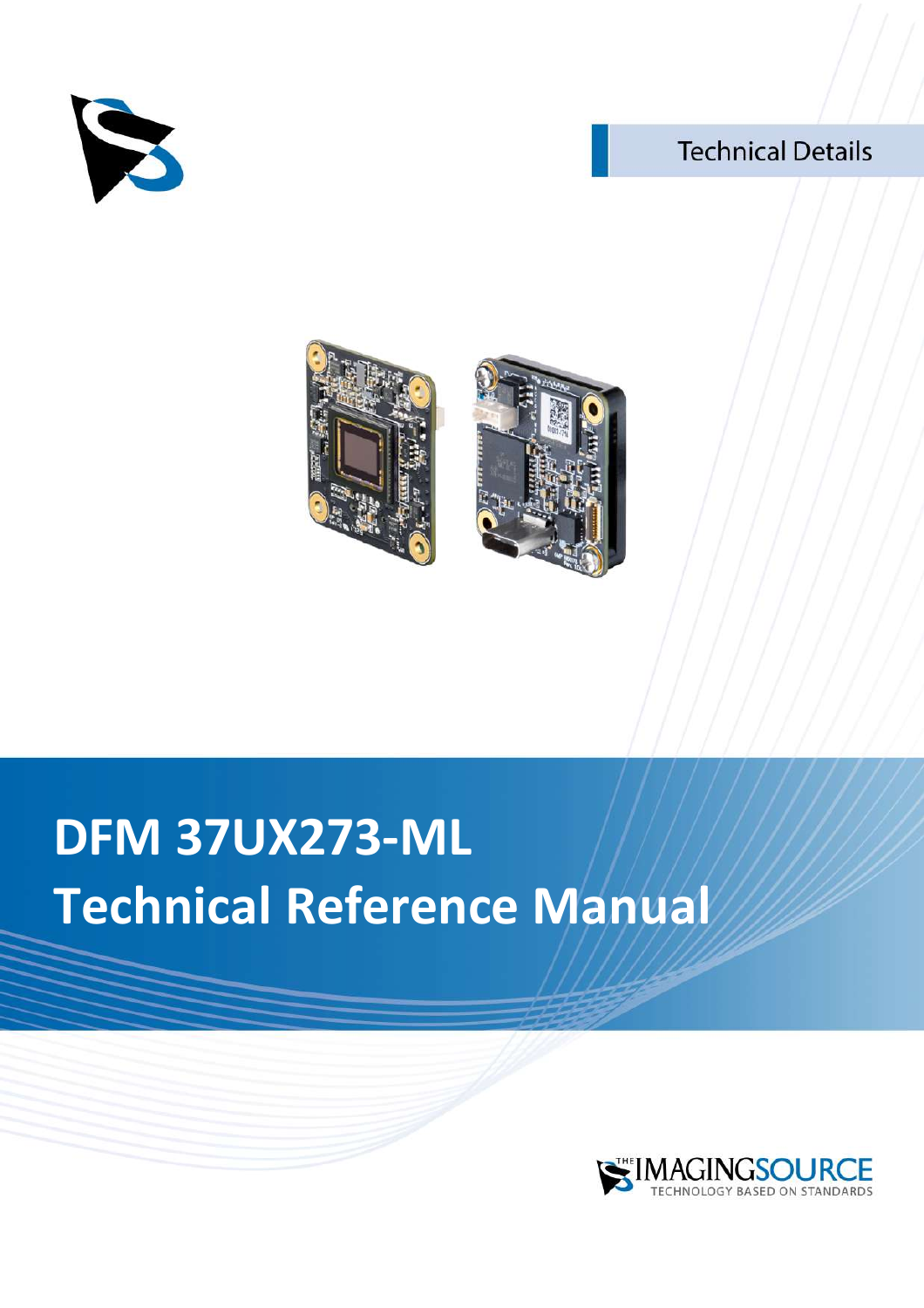# **Table of Contents**



| 1.  |                                  | <b>Quick Facts</b>              | 4   |  |  |
|-----|----------------------------------|---------------------------------|-----|--|--|
| 2.  | <b>Dimensional Diagrams</b><br>6 |                                 |     |  |  |
| 2.1 |                                  |                                 | . 6 |  |  |
|     |                                  |                                 |     |  |  |
| 3.  |                                  | I/O Connector                   | 7   |  |  |
| 3.1 |                                  |                                 |     |  |  |
|     | 3.1.1                            |                                 |     |  |  |
|     | 3.1.2                            |                                 |     |  |  |
| 4.  |                                  | <b>Spectral Characteristics</b> | 9   |  |  |
| 4.1 |                                  |                                 |     |  |  |
| 5.  |                                  | <b>Camera Controls</b>          | 10  |  |  |
| 5.1 |                                  |                                 |     |  |  |
|     | 5.1.1                            |                                 |     |  |  |
|     | 5.1.1.1                          |                                 |     |  |  |
|     | 5.1.1.2                          |                                 |     |  |  |
|     | 5.1.1.3                          |                                 |     |  |  |
|     | 5.1.2                            |                                 |     |  |  |
|     | 5.1.3                            |                                 |     |  |  |
|     | 5.1.4<br>5.1.5                   |                                 |     |  |  |
|     | 5.1.6                            |                                 |     |  |  |
| 5.2 |                                  |                                 |     |  |  |
|     | 5.2.1                            |                                 |     |  |  |
|     | 5.2.2                            |                                 |     |  |  |
|     | 5.2.3                            |                                 |     |  |  |
| 5.3 |                                  |                                 |     |  |  |
|     | 5.3.1                            |                                 |     |  |  |
|     | 5.3.2                            |                                 |     |  |  |
|     | 5.3.3                            |                                 |     |  |  |
|     | 5.3.4                            |                                 |     |  |  |
|     | 5.3.5                            |                                 |     |  |  |
|     | 5.3.6                            |                                 |     |  |  |
| 5.4 |                                  |                                 |     |  |  |
|     | 5.4.1                            |                                 |     |  |  |
|     | 5.4.2                            |                                 |     |  |  |
|     | 5.4.3                            |                                 |     |  |  |
|     | 5.4.4                            |                                 |     |  |  |
|     | 5.4.5                            |                                 |     |  |  |
|     | 5.4.6                            |                                 |     |  |  |
| 5.5 |                                  |                                 |     |  |  |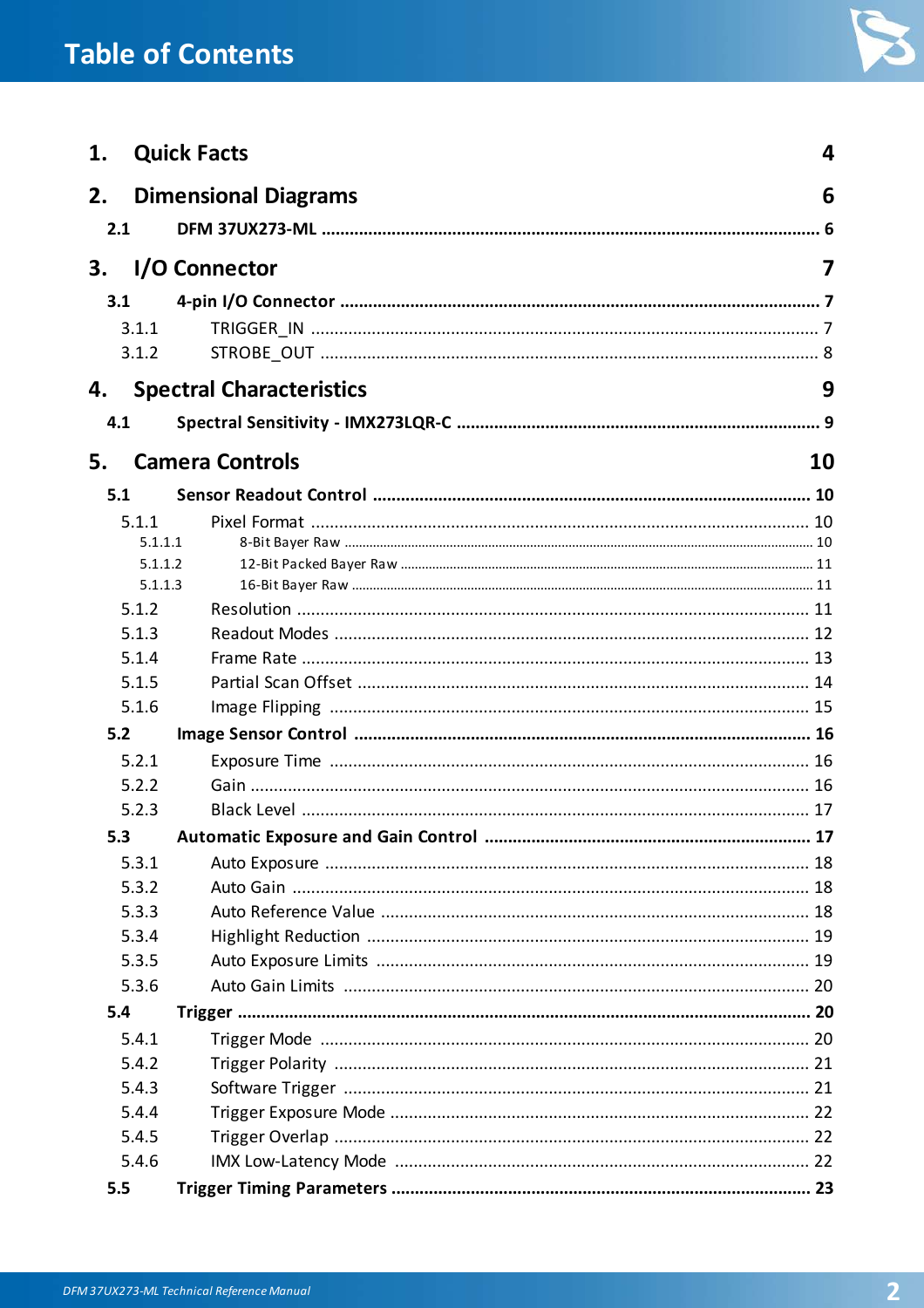

| 5.5.1 |                         |    |
|-------|-------------------------|----|
| 5.6   |                         |    |
| 5.6.1 |                         |    |
| 5.6.2 |                         |    |
| 5.7   |                         |    |
| 5.7.1 |                         |    |
| 5.7.2 |                         |    |
| 5.7.3 |                         |    |
| 5.7.4 |                         |    |
| 5.7.5 |                         |    |
| 5.8   |                         |    |
| 5.8.1 |                         |    |
| 5.8.2 |                         |    |
| 5.8.3 |                         |    |
| 5.9   |                         |    |
| 5.9.1 |                         |    |
| 5.9.2 |                         |    |
| 6.    | <b>Revision History</b> | 32 |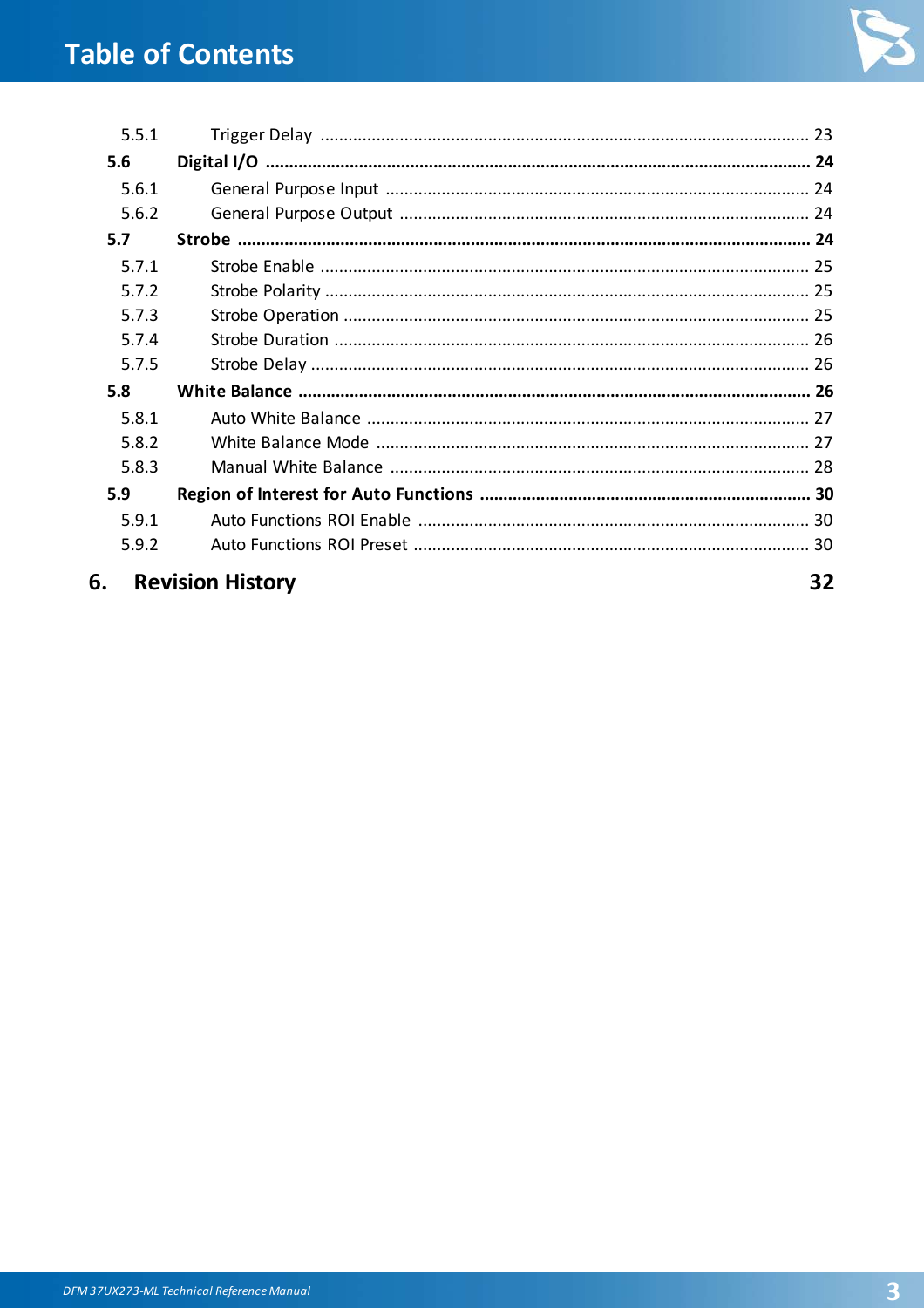

### <span id="page-3-0"></span>**1 Quick Facts**

| General              |                                                                   |
|----------------------|-------------------------------------------------------------------|
| Vision Standard      | <b>USB3 Vision</b>                                                |
| Dynamic Range        | 8/10                                                              |
| Resolution           | 1440x1080                                                         |
| Frame Rate           | 238                                                               |
| <b>Pixel Formats</b> | 8-Bit Bayer (RG)<br>12-Bit Bayer Packed (RG)<br>16-Bit Bayer (RG) |

| <b>Optical Interface</b> |                  |  |  |
|--------------------------|------------------|--|--|
| IR-Cut filter            | <b>No</b>        |  |  |
| Sensor Type              | Sony IMX273LQR-C |  |  |
| <b>Shutter Type</b>      | Global           |  |  |
| Sensor Format            | $1/2.9$ inch     |  |  |
| Pixel Size               | $3.45 \mu m$     |  |  |
| Lens Mount               | M12x0.5          |  |  |

| <b>Electrical Interface</b> |                         |  |
|-----------------------------|-------------------------|--|
| Interface                   | USB 3.1gen1             |  |
| Supply voltage              | 4.75 VDC to 5.25 VDC    |  |
| Current consumption         | approx 380 mA $@$ 5 VDC |  |

| <b>Mechanical Data</b> |                              |  |  |  |
|------------------------|------------------------------|--|--|--|
| <b>Dimensions</b>      | H: 30 mm, W: 30 mm, L: 15 mm |  |  |  |
| Mass                   | 7 g                          |  |  |  |
|                        |                              |  |  |  |

| <b>Adjustments</b> |                   |  |
|--------------------|-------------------|--|
| Shutter            | 1 $\mu$ s to 30 s |  |
| Gain               | $0$ dB to 48 dB   |  |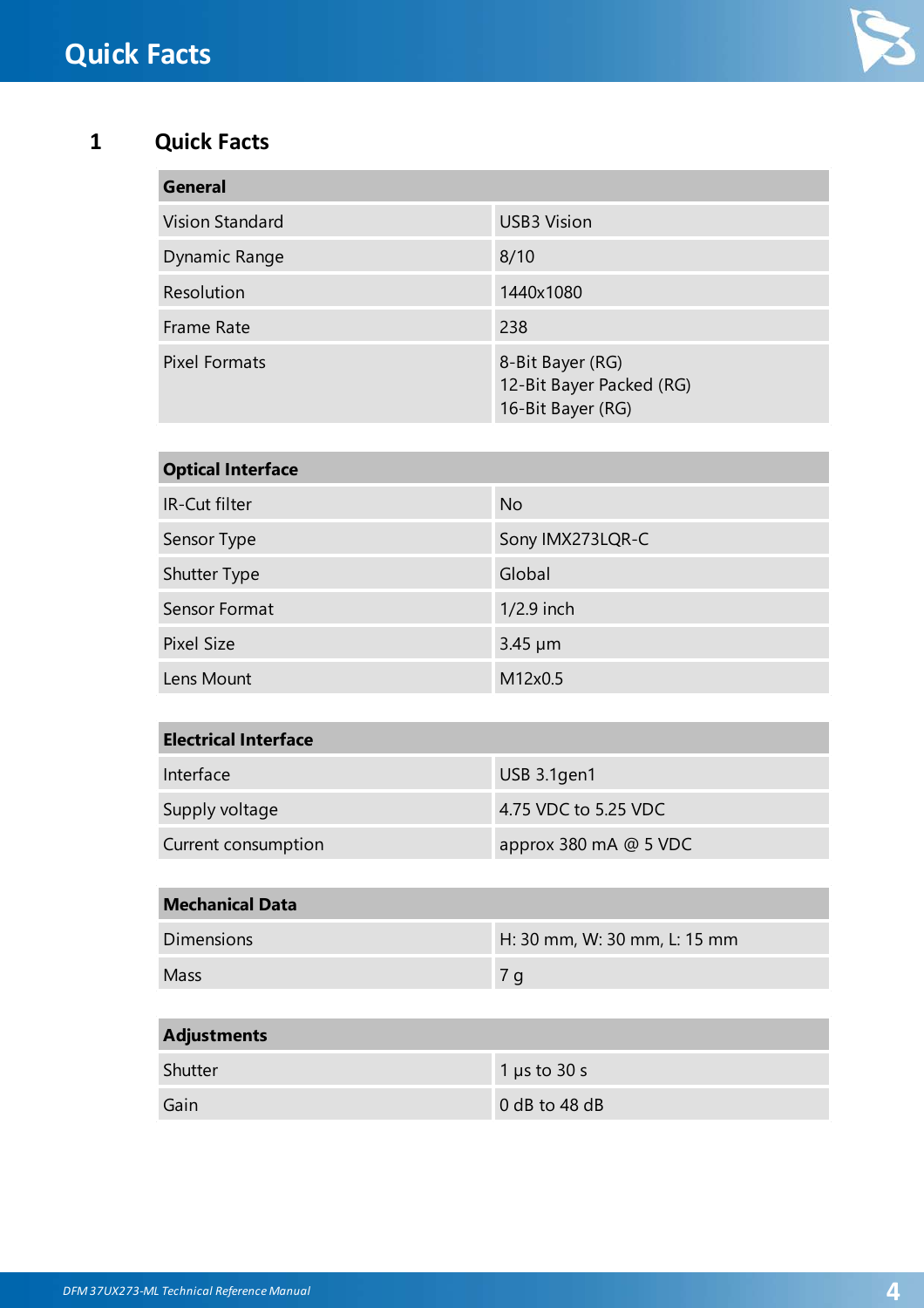

### **Environmental**

Temperature (operating)  $-5 °C$  to 45 °C

Temperature (storage) -20 °C to 60 °C

Humidity (operating) 20 % to 80 % (non-condensing) Humidity (storage) 20 % to 95 % (non-condensing)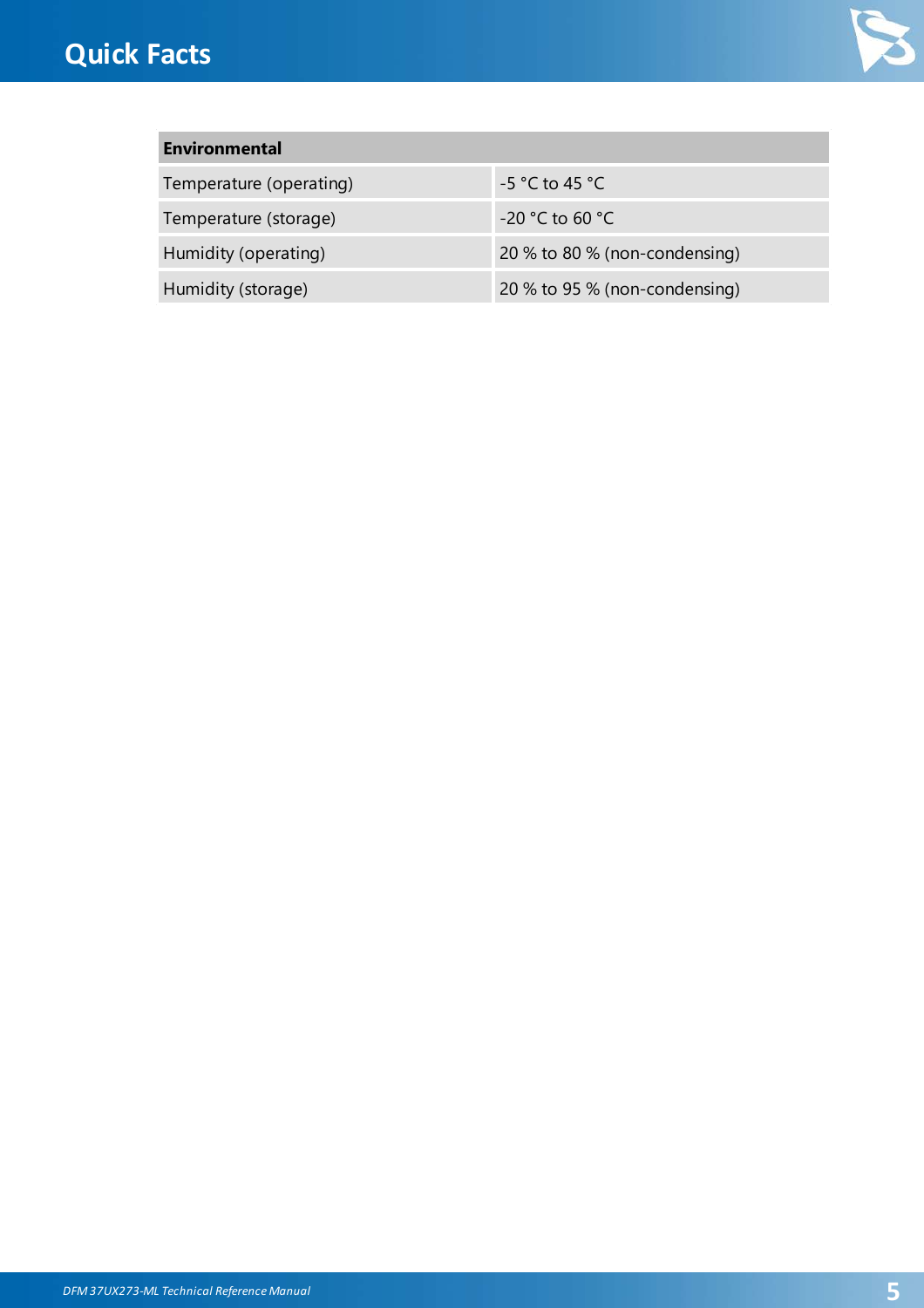

<span id="page-5-0"></span>**2 Dimensional Diagrams**

### <span id="page-5-1"></span>**2.1 DFM 37UX273-ML**





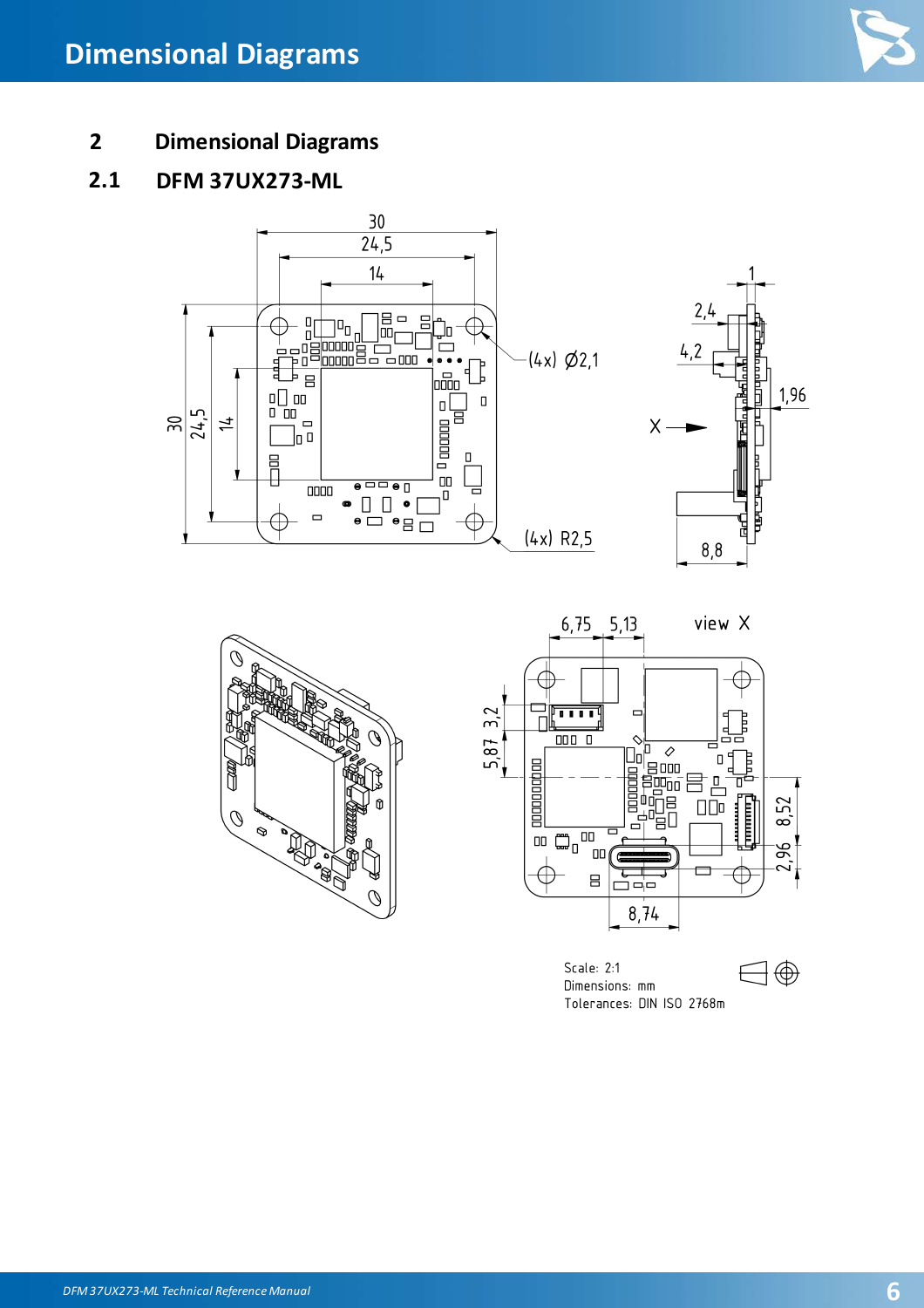

<span id="page-6-0"></span>**3 I/O Connector**

### <span id="page-6-1"></span>**3.1 4-pin I/O Connector**



Rear view of camera

| Pin            | <b>Signal</b>                   | 1/0                  | <b>Remarks</b>         | <b>Characteristics</b> |                          |                   |          |
|----------------|---------------------------------|----------------------|------------------------|------------------------|--------------------------|-------------------|----------|
|                |                                 |                      |                        | <b>Min</b>             | <b>Typ</b>               | <b>Max</b> Unit   |          |
|                | TRIGGER_IN $(+)$   <sup>3</sup> |                      | Optocoupler signal     | 3.3 <sup>2</sup>       | $\overline{a}$           | 24.0 <sup>2</sup> | - V      |
| $\overline{2}$ | TRIGGER_IN(-)                   | $\vert$ <sup>3</sup> | Optocoupler ground     |                        | $\overline{\phantom{a}}$ |                   |          |
| 3              | STROBE_OUT                      | O <sup>3</sup>       | Open drain             |                        | $\overline{\phantom{a}}$ | 24.0 <sup>1</sup> | <b>V</b> |
|                | $GND$ <sub>//O</sub>            | G <sup>3</sup>       | <b>External Ground</b> |                        | $\overline{\phantom{0}}$ |                   |          |

<sup>1</sup> max. 0.2A (ID) for open drain MOSFET!

<sup>2</sup> min. 3.5 mA driver strength required!

<sup>3</sup> G: Ground O: Output I: Input

The part number of this PicoBlade connector is Molex-53047-0410. To create an I/O cable, a PicoBlade connector (Molex-51021-0400) or a PicoBlade cable assembly (e.g. Molex-15134-0400) are required.

### <span id="page-6-2"></span>**3.1.1 TRIGGER\_IN**

The *TRIGGER\_IN* line can be used to synchronize the start of the exposure time with external events. The *[Trigger](#page-19-1)* section describes in detail how the image sensor's behavior can be controlled.

The current input signal can also be read directly through the General [Purpose](#page-23-1) Input feature.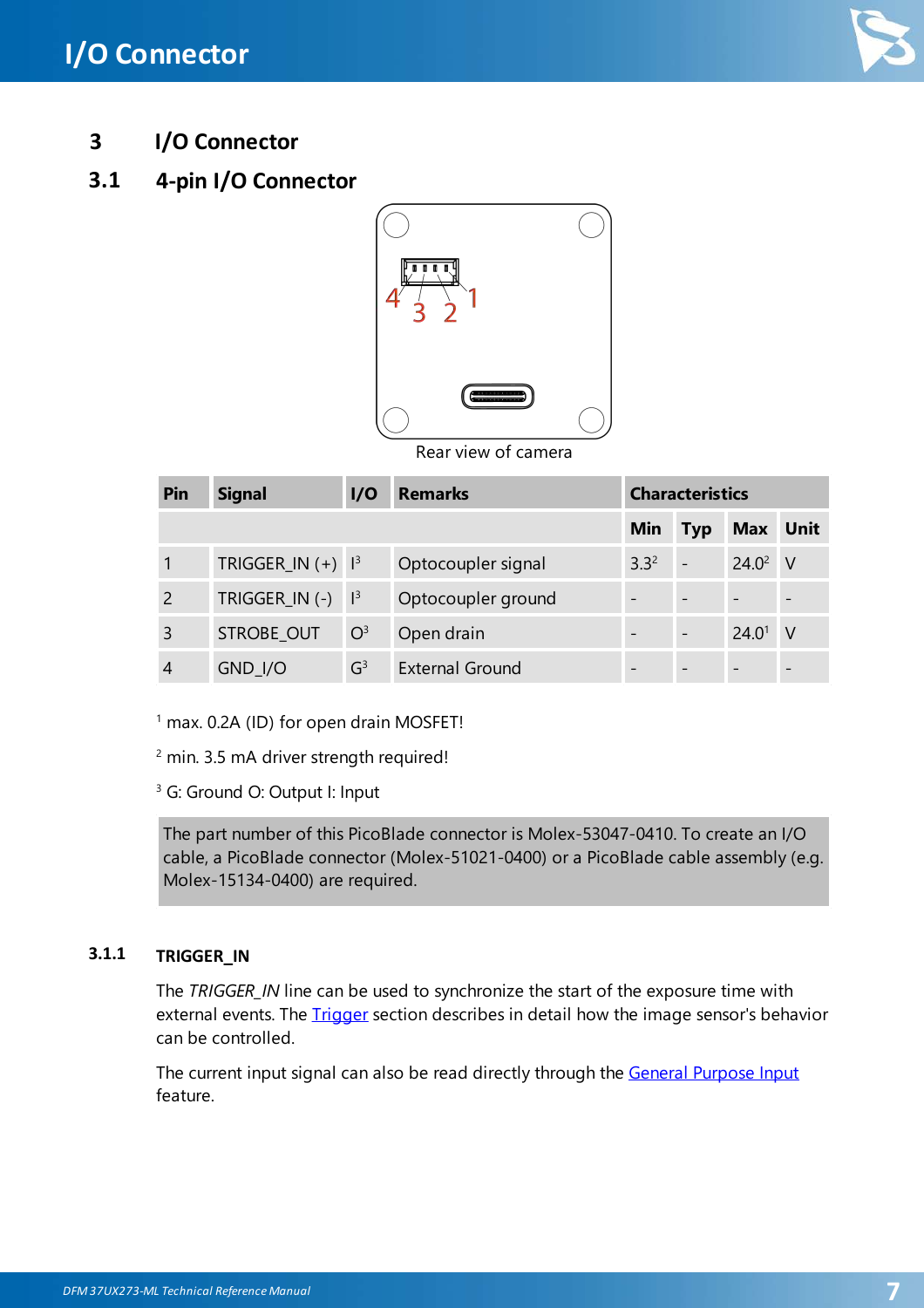

### <span id="page-7-0"></span>**3.1.2 STROBE\_OUT**

The *STROBE\_OUT* line's main usage is to indicate the integration time of the image sensor which allows flashes, strobes or other light sources to be synchronized with camera operation. The line's behavior can be controlled through the **[Strobe](#page-23-3)** controls.

The output signal can also be directly controlled through the General [Purpose](#page-23-2) Output feature.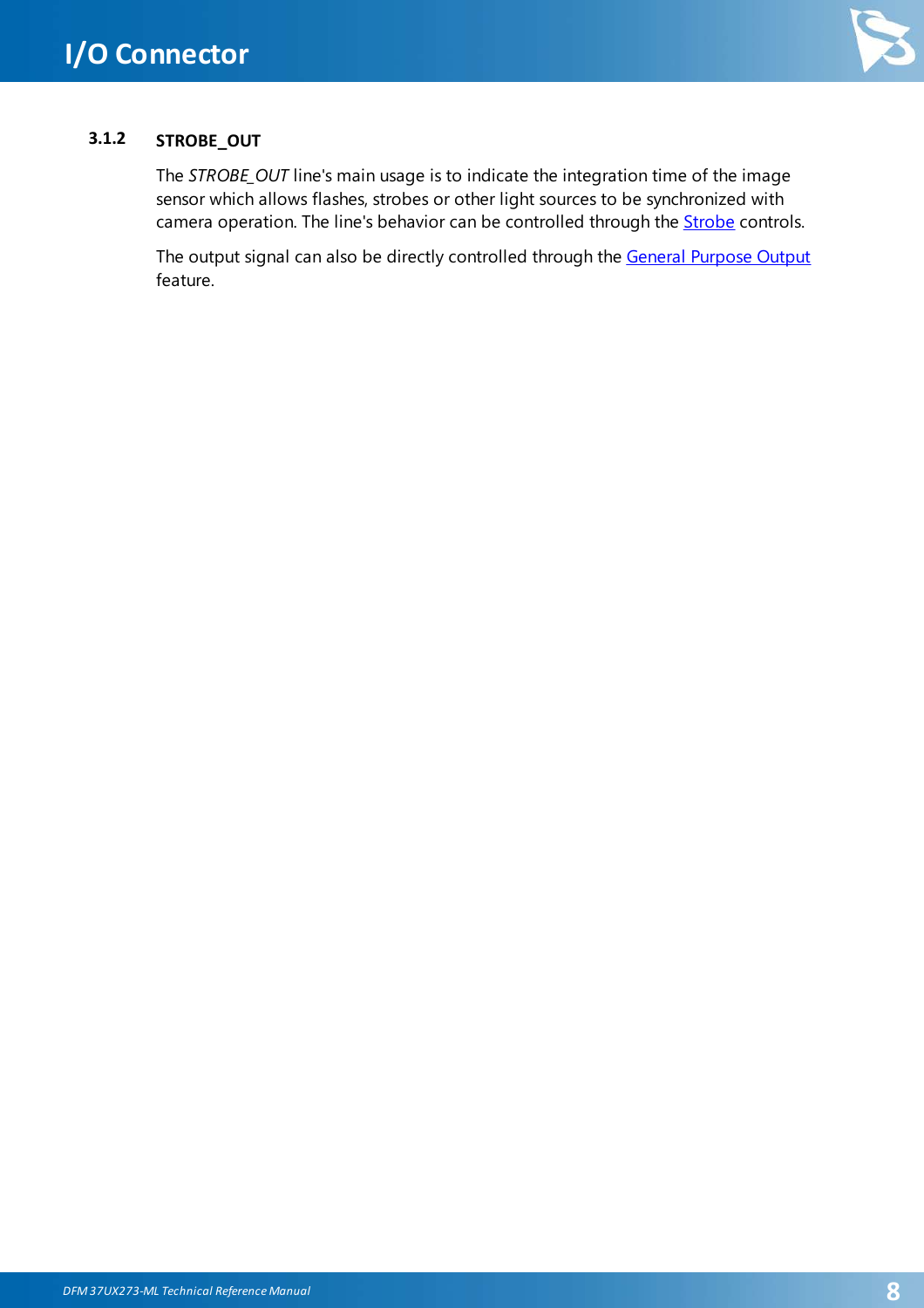

### <span id="page-8-0"></span>**4 Spectral Characteristics**

### <span id="page-8-1"></span>**4.1 Spectral Sensitivity - IMX273LQR-C**

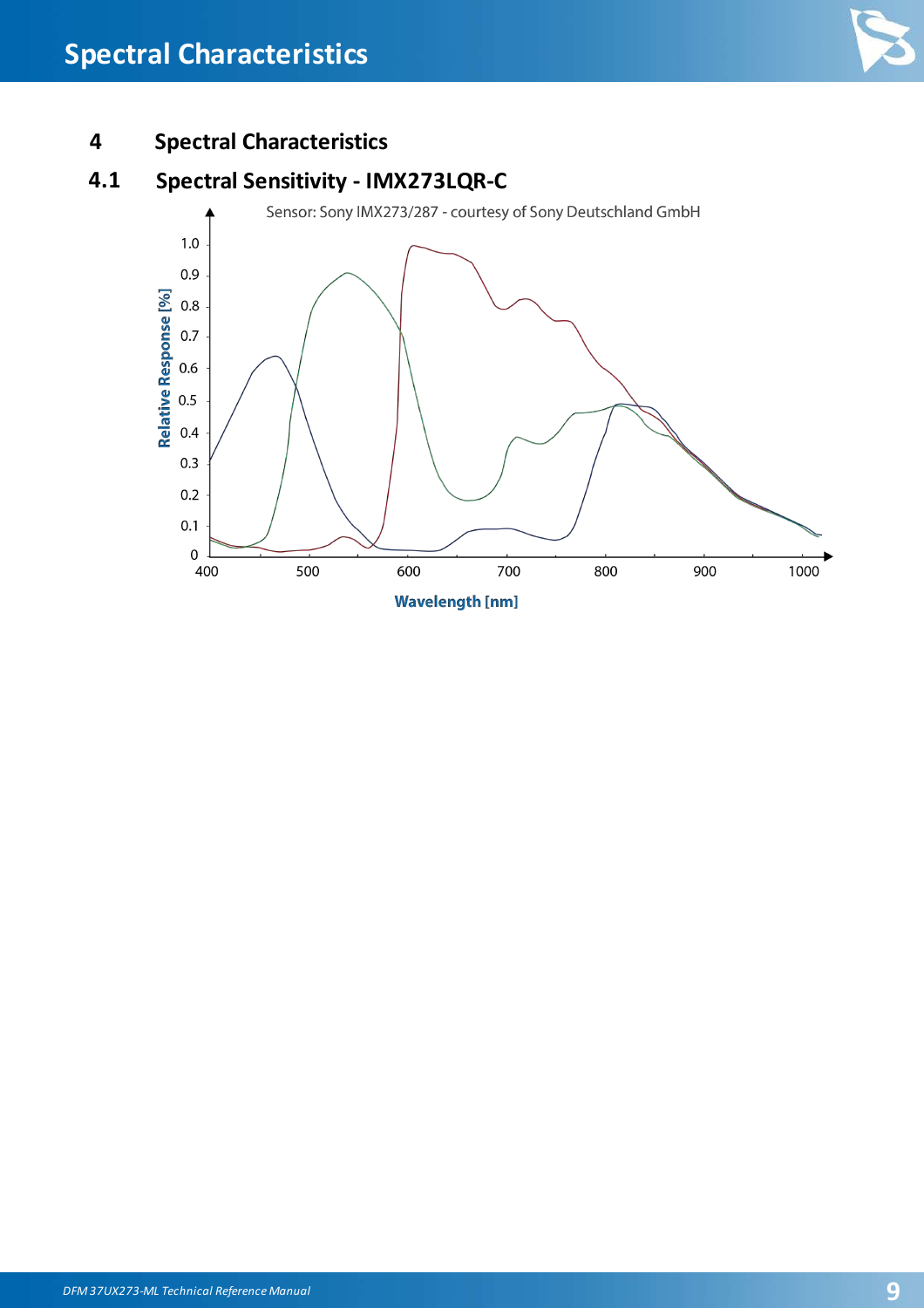

<span id="page-9-0"></span>This section describes the parameters available for the DFM 37UX273-ML camera.

The actual name of the parameter depends on the driver technology used to access the camera. Parameter names are listed for the most common ways to access the cameras:

- · *USB3 Vision* (cross platform, via 3rd party driver)
- · UVC/V4L2 (on Linux, via uvcvideo)
- · *IC Imaging Control* (on Windows, via *Device Driver for The Imaging Source USB 33U, 37U and 38U Cameras*)

### <span id="page-9-1"></span>**5.1 Sensor Readout Control**

### <span id="page-9-2"></span>**5.1.1 Pixel Format**

The pixel format defines the data type of the pixels transmitted to the computer. The bits per pixel needed for a particular pixel format influence the required bandwith.

The driver technology used to access the camera significantly impacts the way the pixel format is controlled:

- · When using *USB3 Vision*, the pixel format is controlled through the PixelFormat *GenICam* feature.
- · When using the uvcvideo driver on Linux, the pixel format is defied by video4linux2.
- · When using *IC Imaging Control*, the pixel format is part of the video format a parameter which combines pixel format, resolution and readout mode. For more information, refer to the *IC Imaging Control* documentation sections on VideoFormat and VideoFormatDesc.

The DFM 37UX273-ML color camera supports multiple pixel formats with variable bitsper-pixel settings. The names of the pixel formats and the way to select them depends on the driver used to control the camera. The following table contains a short overview of all possible formats followed by a more detailed description.

| <b>Pixel Format</b>         | <b>Bits Per Pixel</b> | <b>USB3 Vision</b> | <b>UVC</b>  | <b>TIS UVC Driver</b> |
|-----------------------------|-----------------------|--------------------|-------------|-----------------------|
| 8-Bit Bayer<br>(RG)         | 8                     | BayerRG8           | <b>RGGB</b> | RGB32, Y800           |
| 12-Bit Packed<br>Bayer (RG) | $12 \overline{ }$     | BayerRG12p         | RGCp        | RGB64, Y16            |
| 16-Bit Bayer<br>(RG)        | 16                    | BayerRG16          | RG16        | RGB64, Y16            |

### <span id="page-9-3"></span>**5.1.1.1 8-Bit Bayer Raw**

This format transmits data using one byte for each pixel.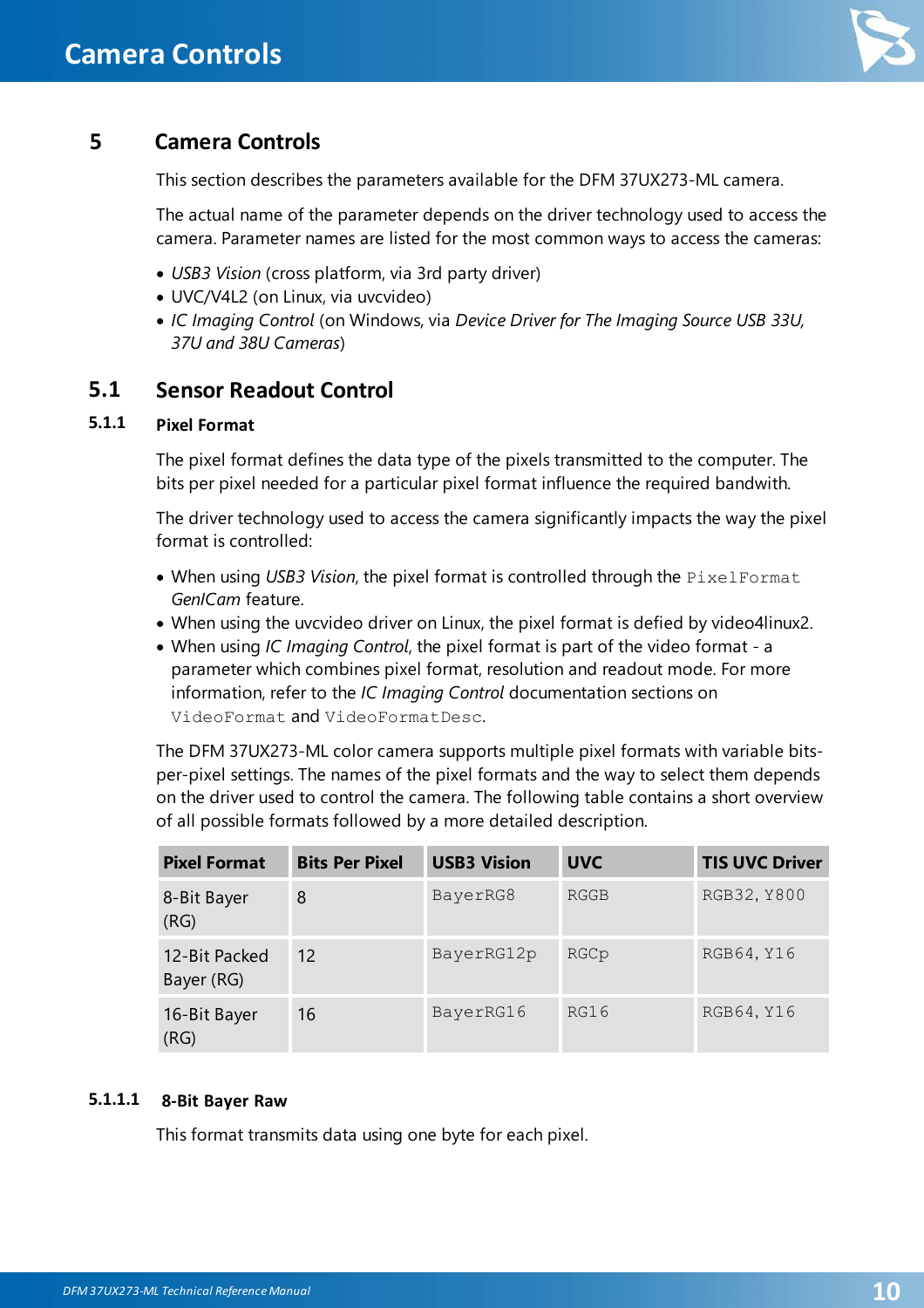

*USB3 Vision* drivers see this pixel format as one of the 8-bit bayer raw formats (BayerGR8, BayerRG8, BayerGB8, BayerBG8).

UVC drivers see it with the *FourCC* GRBG, RGGB, GBRG or BA81.

The *Device Driver for The Imaging Source USB 33U, 37U and 38U Cameras* simplifies this variety of possible pixel formats and offers two video formats instead: RGB32 and Y800. The RGB32 format results from the driver's automatic debayering of the raw image data, while the Y800 format contains the raw data which is reinterpreted as monochrome.

### <span id="page-10-0"></span>**5.1.1.2 12-Bit Packed Bayer Raw**

This format transmits data using 3 bytes for each pair of 2 consecutive pixels.

*USB3 Vision* drivers see this pixel format as one of the 12-bit packed bayer raw formats (BayerGR12p, BayerRG12p, BayerGB12p, BayerBG12p).

UVC drivers see it with the *FourCC* GRCp, RGCp, GBCp or BGCp.

The *Device Driver for The Imaging Source USB 33U, 37U and 38U Cameras* simplifies this variety of possible pixel formats and offers two video formats instead: RGB64 and Y16. The RGB64 format results from the driver's automatic debayering of the raw image data, while the Y16 format contains the raw data which is reinterpreted as monochrome. Since the DFM 37UX273-ML camera offers both 12-bit packed and 16-bit bayer raw pixel formats, the driver uses the 12-bit packed format when the RGB64 or Y16 video format is selected.

### <span id="page-10-1"></span>**5.1.1.3 16-Bit Bayer Raw**

This format transmits data using 2 bytes for each pixel.

The sensor of the DFM 37UX273-ML camera is not able to provide 16-bit data output. The pixel data is transmitted in the most significant bits. This allows application programs to ignore the sensor-specific data type and to treat the data as if the sensor outputs 16 bits.

*USB3 Vision* drivers see this pixel format as one of the 16-bit packed bayer raw formats (BayerGR16, BayerRG16, BayerGB16, BayerBG16).

UVC drivers see it with the *FourCC* GR16, RG16, GB16 or BA16.

The *Device Driver for The Imaging Source USB 33U, 37U and 38U Cameras* simplifies this variety of possible pixel formats and offers two video formats instead: RGB64 and Y16. The RGB64 format results from the driver's automatic debayering the raw image data, while the Y16 format contains the raw data which is reinterpreted as monochrome.

### <span id="page-10-2"></span>**5.1.2 Resolution**

The DFM 37UX273-ML allows the user to specify which rectangular region of the image sensor to read out during camera operation. The size of this rectangle determines the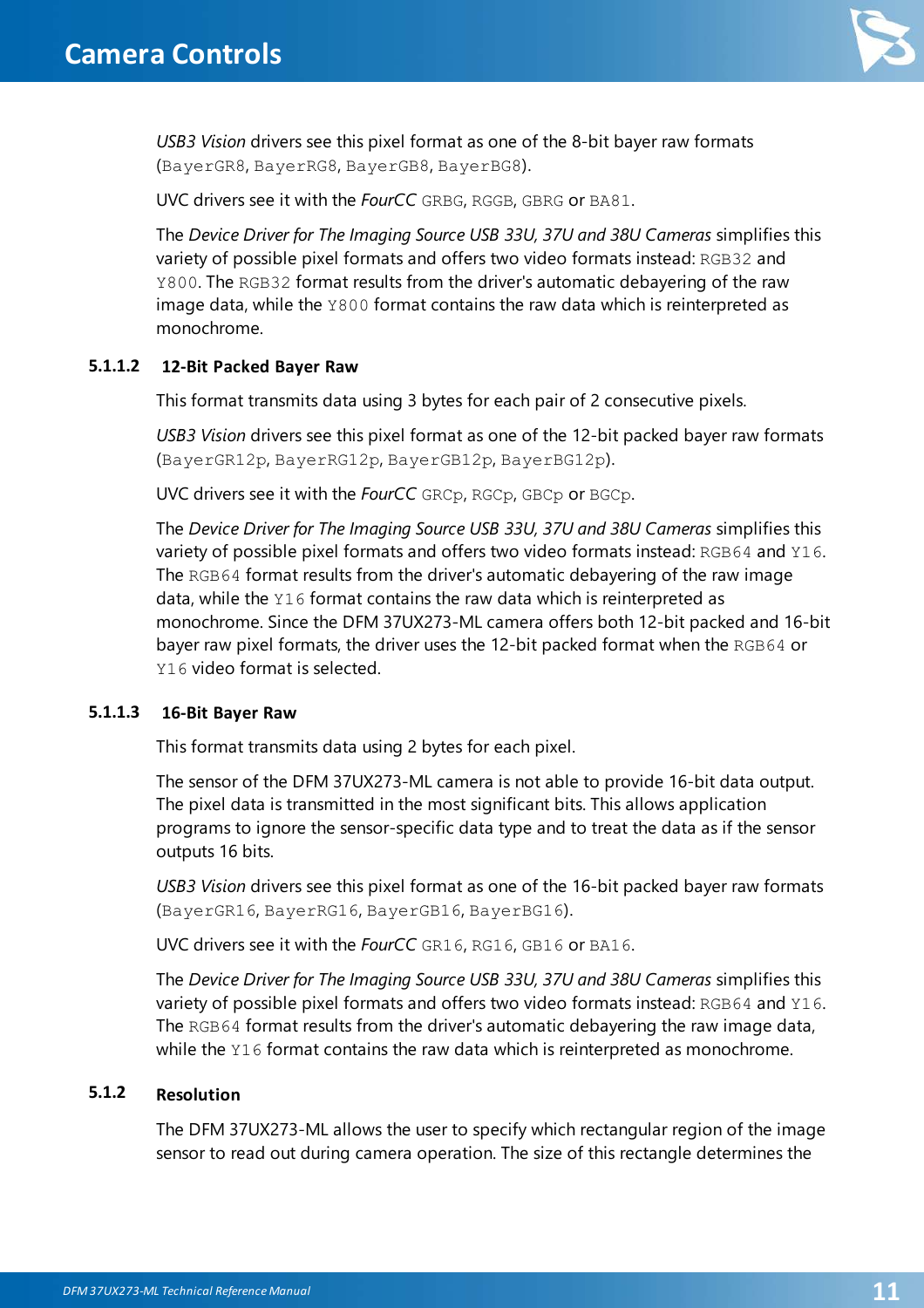

number of pixels that have to be transferred for each frame and has a significant influence on the required USB bandwidth.

Lowering the resolution also often allows the image sensor to operate at a higher frame rate. Changes in the vertical resolution have more effect on the maximum frame rate than changes in the horizontal direction.

The way the resolution is controlled varies greatly between the driver technology used to access the camera:

- · When using *USB3 Vision*, the resolution is controlled through the GenICam features Width and Height.
- · When using the uvcvideo on Linux, the resolution is selected from a list of fixed formats. Dynamic frame sizes are not available.
- · When using *IC Imaging Control*, the resolution is part of the video format, a parameter that combines pixel format, resolution and readout mode. For more information, refer to the *IC Imaging Control* documentation sections on VideoFormat and VideoFormatDesc.

| <b>Parameter</b>            | <b>Horizontal Resolution</b> |
|-----------------------------|------------------------------|
| Minimum                     | 256                          |
| Maximum                     | 1440                         |
| <b>USB3 Vision: GenICam</b> | Width                        |

| <b>Parameter</b>            | <b>Vertical Resolution</b> |
|-----------------------------|----------------------------|
| Minimum                     | 4                          |
| Maximum                     | 1080                       |
| <b>USB3 Vision: GenICam</b> | Height                     |

#### <span id="page-11-0"></span>**5.1.3 Readout Modes**

The DFM 37UX273-ML camera offers different sensor readout modes.

By default, the camera outputs all pixels of the image sensor.

In *skipping* modes, the image sensor regularly skips a number of rows and/or columns during readout. The resulting output image is smaller but contains the same field of view than the image produced by default readout mode.

In *binning* modes, a number of neighboring pixels is merged into one output pixel during readout. The nature of this merge operation is sensor-specific, most sensors either add the pixel values or average them.

Generally, binning modes provide better image quality than skipping modes. However, skipping modes usually provide a higher maximum frame rate.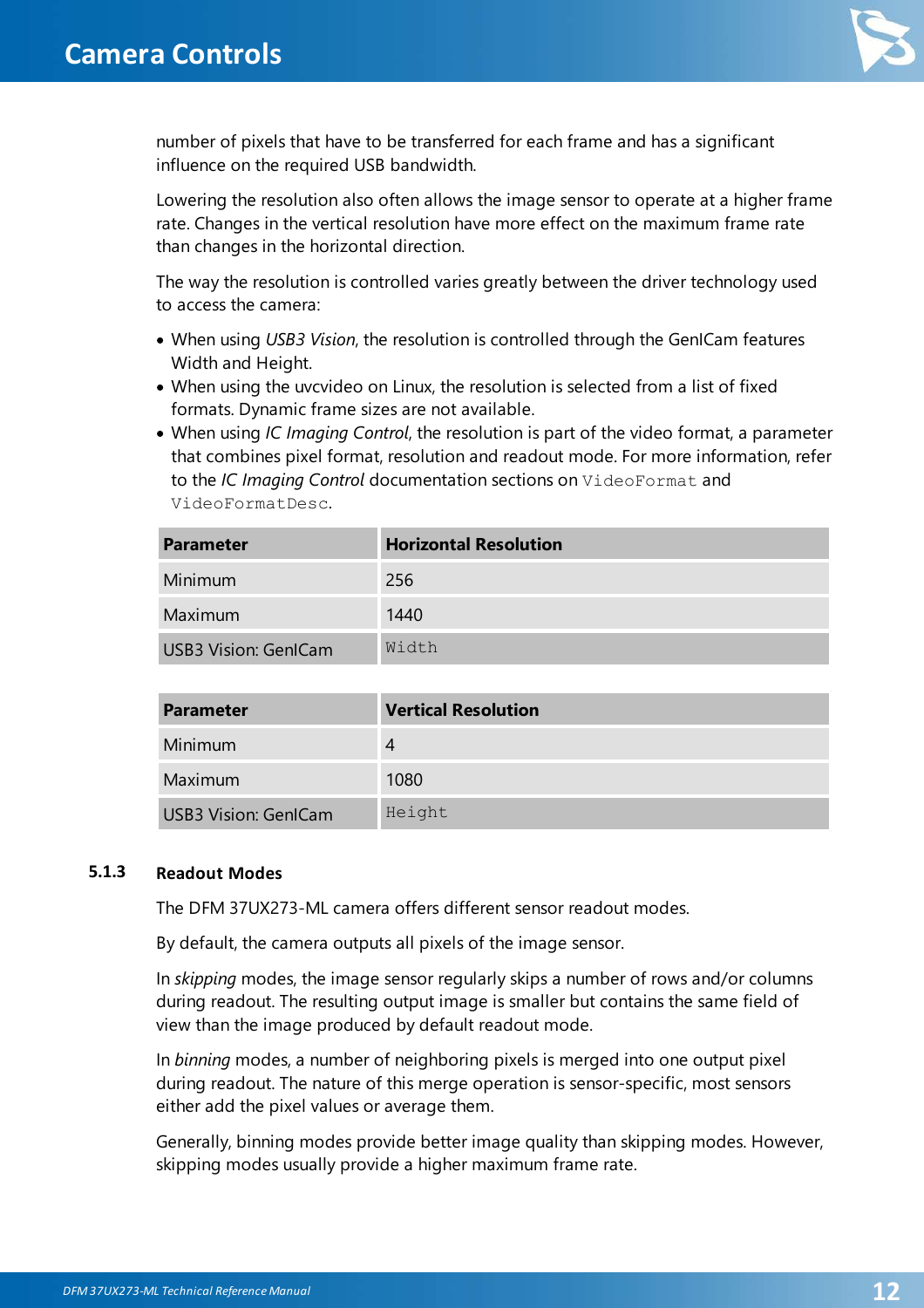

The way the readout modes are controlled depends greatly upon which driver technology is used to access the camera:

- · When using *USB3 Vision*, the readout mode is controlled through the *GenICam* features DecimationHorizontal, DecimationVertical, BinningHorizontal and BinningVertical.
- · Selecting readout modes is currently not supported through UVC in Linux.
- · When using *IC Imaging Control*, the readout mode is part of the video format a parameter that which combines pixel format, resolution and readout mode. For more information, refer to the *IC Imaging Control* documentation sections on VideoFormat and VideoFormatDesc.

The following readout modes are supported:

- · Default
- · Skipping 2X
- · Skipping 2X vertical
- Skipping 2X horizontal

### <span id="page-12-0"></span>**5.1.4 Frame Rate**

The frame rate is specified in frames per second and determines the camera's operating speed.

The way the frame rate is controlled depends greatly upon which driver technology is used to access the camera:

- · When using *USB3 Vision*, the frame rate is controlled through the *GenICam* feature AcquisitionFrameRate.
- · When using uvcvideo on Linux, the frame rate is selected from a list of available frame rates.
- · When using IC Imaging Control, the frame rate is selected from a list of available frame rates through APIs such as Grabber: : setFPS or ICImagingControl.DeviceFrameRate.

The range of available frame rates depends upon other camera settings such as well, pixel format, resolution and readout modes.

| <b>Parameter</b>     | <b>Frame Rate</b>                                          |
|----------------------|------------------------------------------------------------|
| Minimum              | Depending on Pixel Format, Resolution, and Readout<br>Mode |
| Maximum              | Depending on Pixel Format, Resolution, and Readout<br>Mode |
| USB3 Vision: GenlCam | AcquisitionFrameRate                                       |

The following tables show the maximum frame rate for some combinations of pixel format and resolution.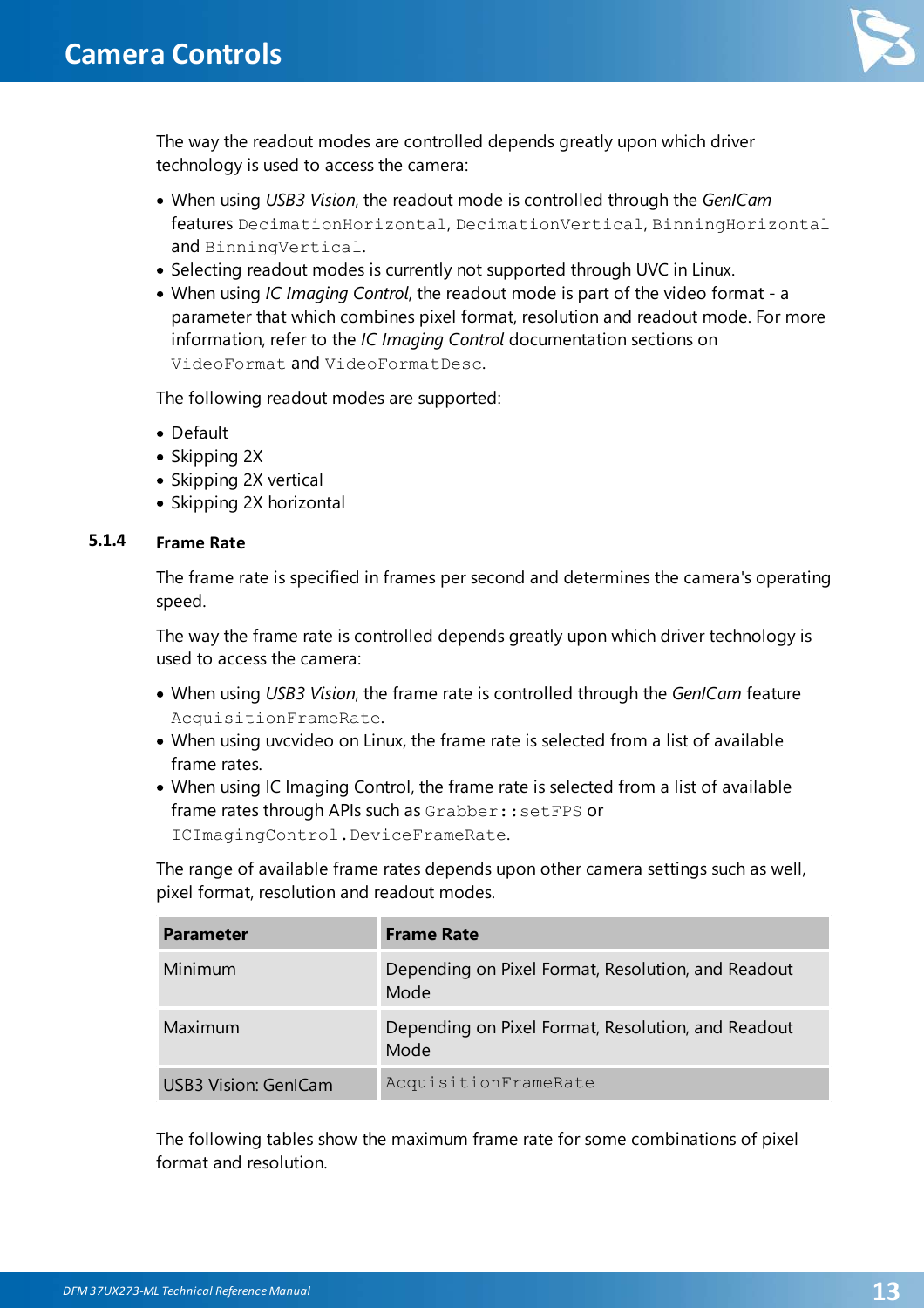

#### **8-Bit Bayer Raw**

| <b>Width</b> | <b>Height</b> | <b>Maximum Frame Rate</b> |
|--------------|---------------|---------------------------|
| 1440         | 1080          | 238                       |
| 640          | 480           | 604                       |

#### **12-Bit Packed Bayer Raw**

| <b>Width</b> | <b>Height</b> | <b>Maximum Frame Rate</b> |
|--------------|---------------|---------------------------|
| 1440         | 1080          | 160                       |
| 640          | 480           | 601                       |

#### **16-Bit Bayer Raw**

| <b>Width</b> | <b>Height</b> | <b>Maximum Frame Rate</b> |
|--------------|---------------|---------------------------|
| 1440         | 1080          | 120                       |
| 640          | 480           | 604                       |

### <span id="page-13-0"></span>**5.1.5 Partial Scan Offset**

If the selected resolution is smaller than the sensor size, the part of the sensor that is actually read out can be specified by the *Partial Scan Offset X* and *Partial Scan Offset Y* parameters. By default, the camera automatically positions the offsets so that the center of the sensor is used.

| <b>Parameter</b>            | <b>Partial Scan Offset X</b>                              |
|-----------------------------|-----------------------------------------------------------|
| Minimum                     | 0                                                         |
| Maximum                     | 1184                                                      |
| <b>USB3 Vision: GenlCam</b> | OffsetX                                                   |
| <b>UVC</b>                  | ROI Offset X                                              |
| <b>VCD Property</b>         | VCDID PartialScanOffset<br>\VCDElement PartialScanOffsetX |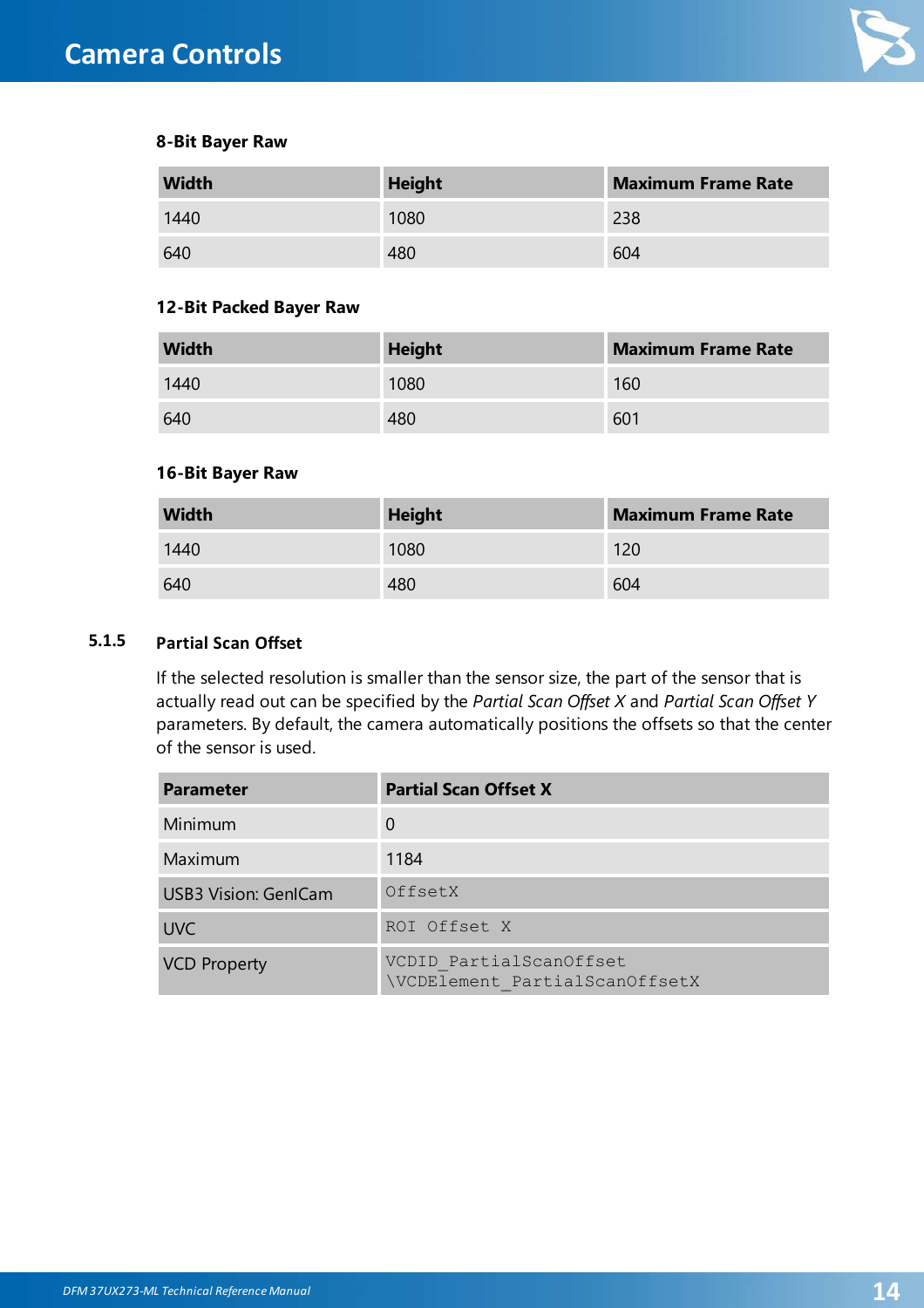

| <b>Parameter</b>            | <b>Partial Scan Offset Y</b>                              |
|-----------------------------|-----------------------------------------------------------|
| Minimum                     | 0                                                         |
| Maximum                     | 1076                                                      |
| <b>USB3 Vision: GenlCam</b> | OffsetY                                                   |
| <b>UVC</b>                  | ROI Offset Y                                              |
| <b>VCD Property</b>         | VCDID PartialScanOffset<br>\VCDElement PartialScanOffsetY |

If *Partial Scan Offset X* or *Partial Scan Offset Y* is configured to a value that would be invalid with the current setting of [Resolution](#page-10-2) setting, the camera uses the maximum possible value.

| <b>Parameter</b>            | <b>Partial Scan Auto Center</b>                                                                      |
|-----------------------------|------------------------------------------------------------------------------------------------------|
| On                          | Automatically configure Partial Scan Offset X/Y so that<br>the center area of the sensor is read out |
| True                        |                                                                                                      |
| Off                         | Control Partial Scan Offset X/Y manually                                                             |
| False                       |                                                                                                      |
| <b>USB3 Vision: GenICam</b> | OffsetAutoCenter                                                                                     |
| <b>UVC</b>                  | ROI Auto Center                                                                                      |
| <b>VCD Property</b>         | VCDID PartialScanOffset<br>\VCDElement PartialScanAutoCenter                                         |

#### <span id="page-14-0"></span>**5.1.6 Image Flipping**

The DFM 37UX273-ML camera allows flipping of the image data horizontally, vertically, or both. The *Flip Horizontal* and *Flip Vertical* parameters can be used to control this sensor feature.

| <b>Parameter</b>            | <b>Flip Horizontal</b>                 |
|-----------------------------|----------------------------------------|
| True                        | Image data is flipped horizontally     |
| False                       | Image data is not flipped horizontally |
| <b>USB3 Vision: GenlCam</b> | ReverseX                               |
| <b>UVC</b>                  | Flip Horizontal                        |
| <b>VCD Property</b>         | VCDID FlipHorizontal\VCDElement Value  |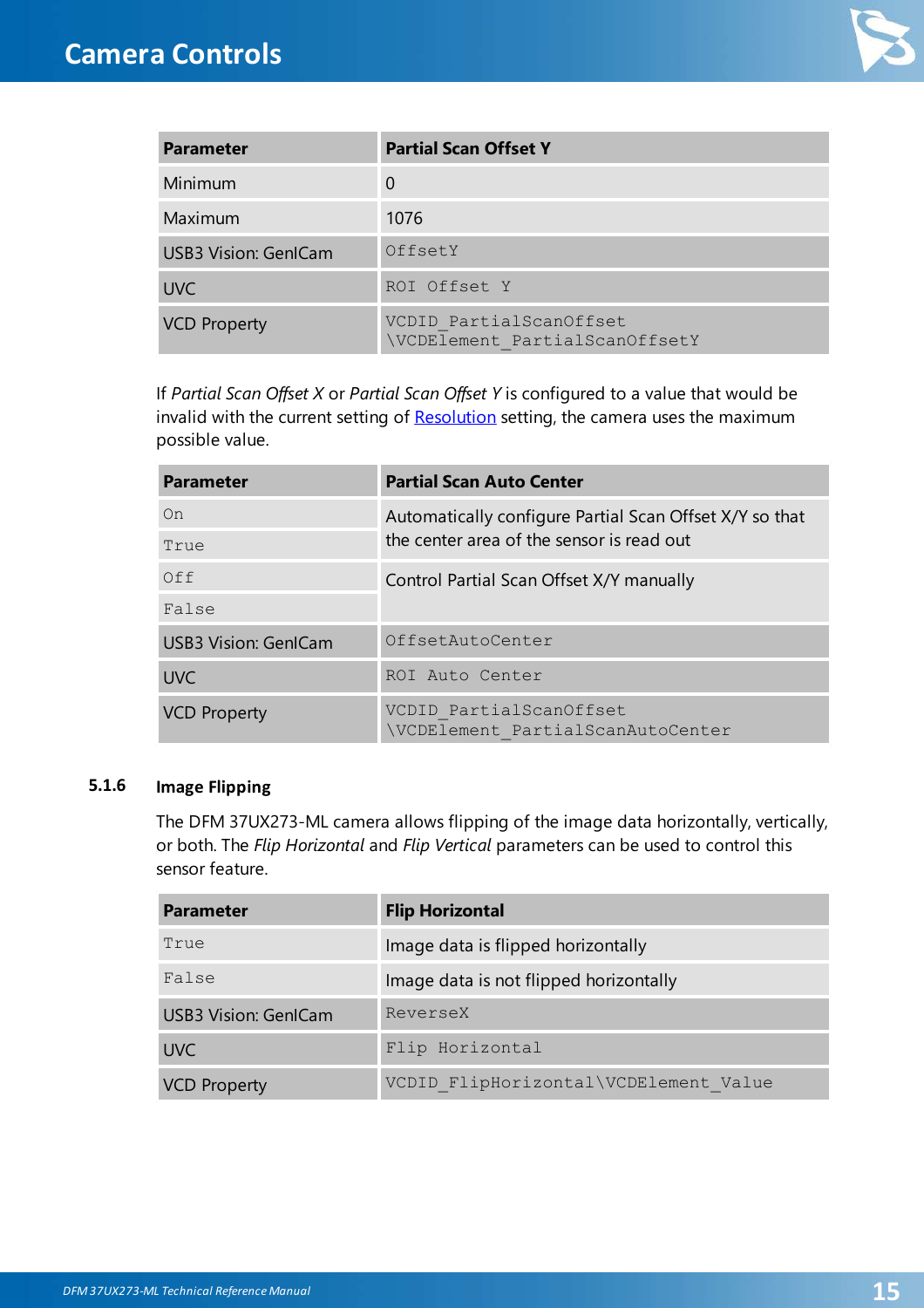

| <b>Parameter</b>            | <b>Flip Vertical</b>                 |
|-----------------------------|--------------------------------------|
| True                        | Image data is flipped vertically     |
| False                       | Image data is not flipped vertically |
| <b>USB3 Vision: GenlCam</b> | ReverseY                             |
| <b>UVC</b>                  | Flip Vertical                        |
| <b>VCD Property</b>         | VCDID FlipVertical\VCDElement Value  |

### <span id="page-15-0"></span>**5.2 Image Sensor Control**

### <span id="page-15-1"></span>**5.2.1 Exposure Time**

The *Exposure Time* parameter defines the time the camera opens its (electronic) shutter when it is taking an image.

| <b>Parameter</b>            | <b>Exposure Time</b>            |
|-----------------------------|---------------------------------|
| Minimum                     | $1 \mu s$                       |
| Maximum                     | 30 <sub>s</sub>                 |
| Default                     | auto                            |
| <b>USB3 Vision: GenlCam</b> | ExposureTime                    |
| <b>UVC</b>                  | Exposure Time (us)              |
| <b>VCD Property</b>         | VCDID Exposure\VCDElement Value |

### <span id="page-15-2"></span>**5.2.2 Gain**

The *Gain* parameter defines the amplification that is applied to the image at sensor level.

| <b>Parameter</b>            | Gain                        |
|-----------------------------|-----------------------------|
| Minimum                     | $0$ dB                      |
| Maximum                     | 48 dB                       |
| Default                     | auto                        |
| <b>USB3 Vision: GenlCam</b> | Gain                        |
| <b>UVC</b>                  | Gain $(db/100)$             |
| <b>VCD Property</b>         | VCDID Gain\VCDElement Value |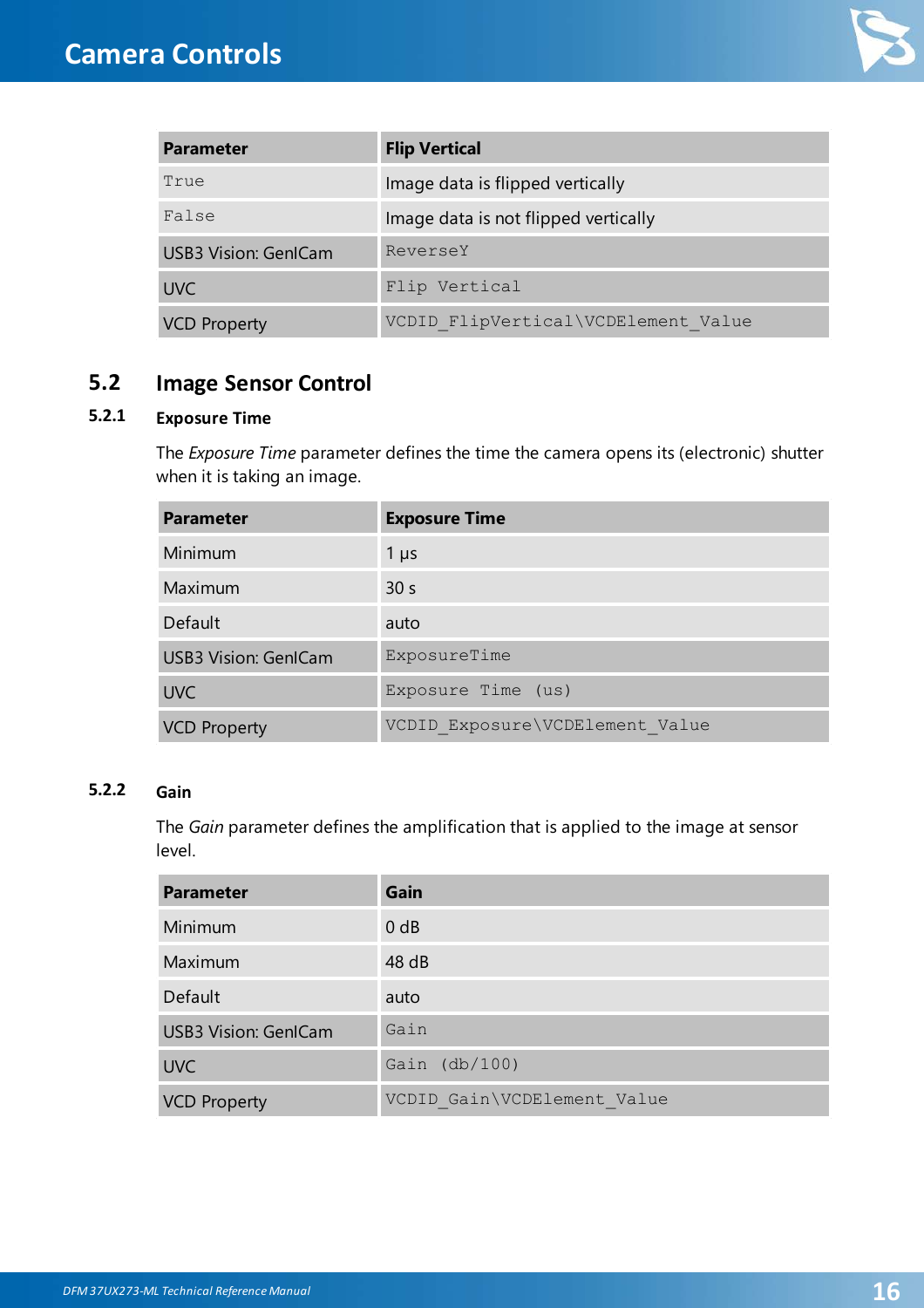

### <span id="page-16-0"></span>**5.2.3 Black Level**

The *Black Level* parameter defines the lowest possibly intensity value of the image sensor.

| <b>Parameter</b>            | <b>Black Level</b>                |
|-----------------------------|-----------------------------------|
| Minimum                     | 0                                 |
| Maximum                     | 4095                              |
| Default                     | 240                               |
| <b>USB3 Vision: GenICam</b> | BlackLevel                        |
| <b>UVC</b>                  | <b>Brightness</b>                 |
| <b>VCD Property</b>         | VCDID Brightness\VCDElement Value |

### <span id="page-16-1"></span>**5.3 Automatic Exposure and Gain Control**

The DFM 37UX273-ML camera can automatically control gain and exposure time. These automatic functions are enabled by default.

In order to optimize image parameters, a region of interest can be specified for automatic functions. Specifying a region of interest enables fine-grained control over the image area for which the image parameters are optimized. A selection of predefined area presets is available, but the user can also specify the coordinates of a custom rectangle.

In certain situations, it is desirable to limit the range of the auto-controlled parameters. For example, one might want to avoid high gain settings in order to keep noise levels low. Other applications require limiting the maximum exposure time so that movements do not get blurred. Therefore, the ranges of the gain and exposure parameter can be limited.

If both auto exposure and auto gain are active, the camera tries to lower the gain value in order to reduce noise and improve the image quality.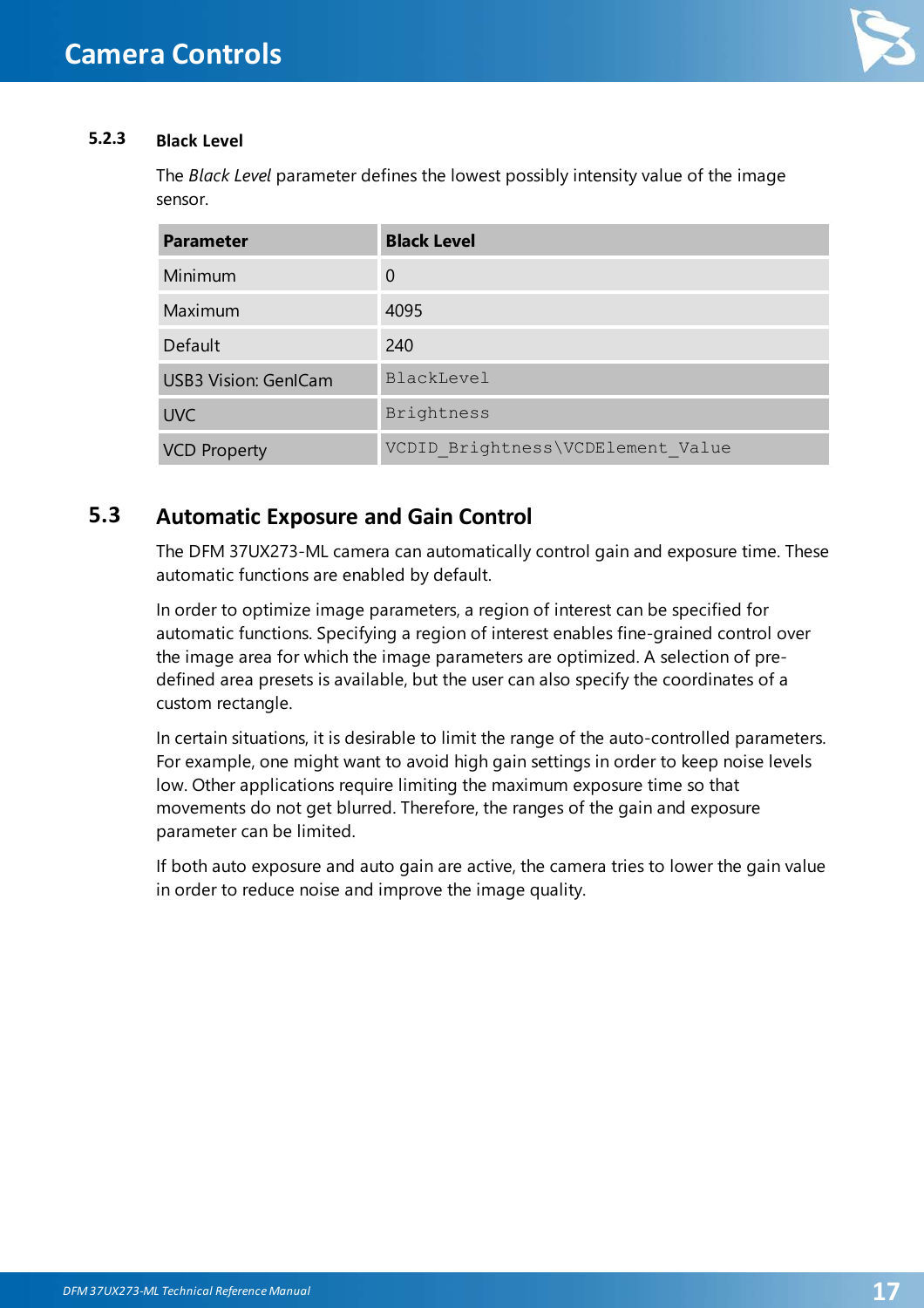

### <span id="page-17-0"></span>**5.3.1 Auto Exposure**

| <b>Parameter</b>            | <b>Auto Exposure</b>           |
|-----------------------------|--------------------------------|
| Continuous                  | Enable Auto Exposure           |
| True                        |                                |
| Off                         | Disable Auto Exposure          |
| False                       |                                |
| <b>USB3 Vision: GenlCam</b> | ExposureAuto                   |
| <b>UVC</b>                  | Auto Shutter                   |
| <b>VCD Property</b>         | VCDID Exposure\VCDElement Auto |

### <span id="page-17-1"></span>**5.3.2 Auto Gain**

| <b>Parameter</b>            | <b>Auto Gain</b>           |
|-----------------------------|----------------------------|
| Continuous                  | Enable Auto Gain           |
| True                        |                            |
| Off                         | Disable Auto Gain          |
| False                       |                            |
| <b>USB3 Vision: GenlCam</b> | GainAuto                   |
| <b>UVC</b>                  | Auto Gain                  |
| <b>VCD Property</b>         | VCDID Gain\VCDElement Auto |

### <span id="page-17-2"></span>**5.3.3 Auto Reference Value**

The *Auto Reference Value* parameter specifies the target brightness for both auto exposure and auto gain.

| <b>Parameter</b>            | <b>Auto Reference Value</b>             |
|-----------------------------|-----------------------------------------|
| Minimum                     | $\Omega$                                |
| Maximum                     | 255                                     |
| Default                     | 128                                     |
| <b>USB3 Vision: GenlCam</b> | ExposureAutoReference                   |
| <b>UVC</b>                  | ExposureAutoReference                   |
| <b>VCD Property</b>         | VCDID Exposure\VCDElement AutoReference |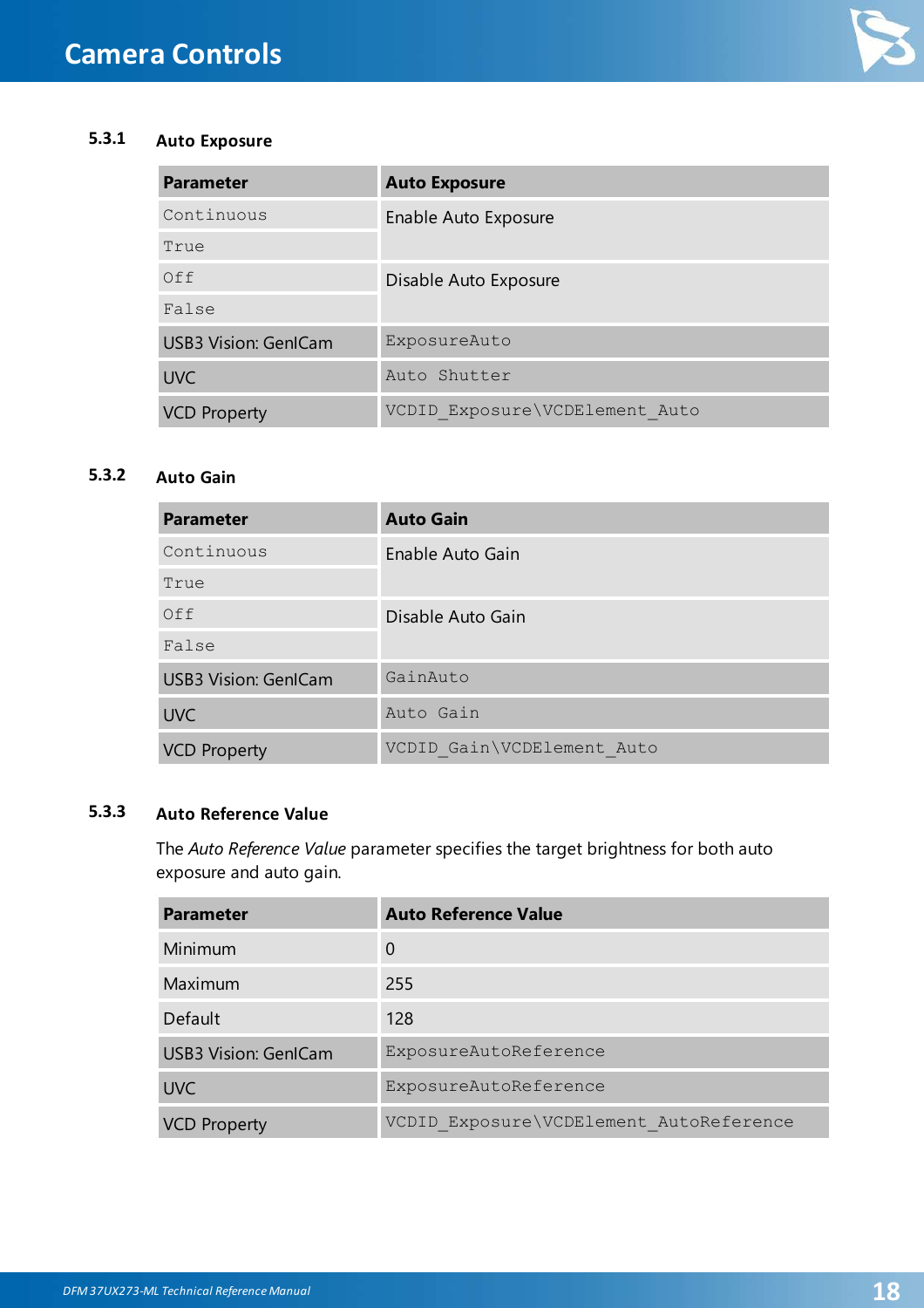

### <span id="page-18-0"></span>**5.3.4 Highlight Reduction**

Enabling *Highlight Reduction* lets the auto exposure and auto gain functions reduce overexposed areas in the output image. This feature is particularly useful when using 10/12/16-bit output images and a tone mapping algorithm in post-processing when using higher bit depths as the dark areas still contain a lot of useful information.

| <b>Parameter</b>            | <b>Highlight Reduction</b>                                                                                   |
|-----------------------------|--------------------------------------------------------------------------------------------------------------|
| True                        | Try to reduce overexposed areas                                                                              |
| False                       | Ignore overexposed areas and focus on matching the<br>image brightness to the selected Auto Reference Value. |
| <b>USB3 Vision: GenICam</b> | ExposureAutoHighlightReduction                                                                               |
| <b>UVC</b>                  | Highlight Reduction                                                                                          |
| <b>VCD Property</b>         | VCDID HighlightReduction\VCDElement Value                                                                    |

#### <span id="page-18-1"></span>**5.3.5 Auto Exposure Limits**

The *Auto Exposure Lower Limit* parameter determines the minimum possible value that can be set by the auto exposure algorithm.

| <b>Parameter</b>            | <b>Auto Exposure Lower Limit</b> |
|-----------------------------|----------------------------------|
| Minimum                     | $1 \mu s$                        |
| Maximum                     | 1 s                              |
| <b>USB3 Vision: GenlCam</b> | ExposureAutoLowerLimit           |
| <b>UVC</b>                  | Exposure Auto Lower Limit        |

The *Auto Exposure Upper Limit* parameter determines the maximum possible value that can be set by the auto exposure algorithm.

| <b>Parameter</b>            | <b>Auto Exposure Upper Limit</b>       |
|-----------------------------|----------------------------------------|
| Minimum                     | $1 \mu s$                              |
| Maximum                     | 1 <sub>s</sub>                         |
| <b>USB3 Vision: GenlCam</b> | ExposureAutoUpperLimit                 |
| <b>UVC</b>                  | Exposure Auto Upper Limit              |
| <b>VCD Property</b>         | VCDID Exposure\VCDElement AutoMaxValue |

If the *Auto Exposure Upper Limit Auto* parameter is enabled, the value of *Auto Exposure Upper Limit* is automatically kept at the maximum possible value for the current frame rate.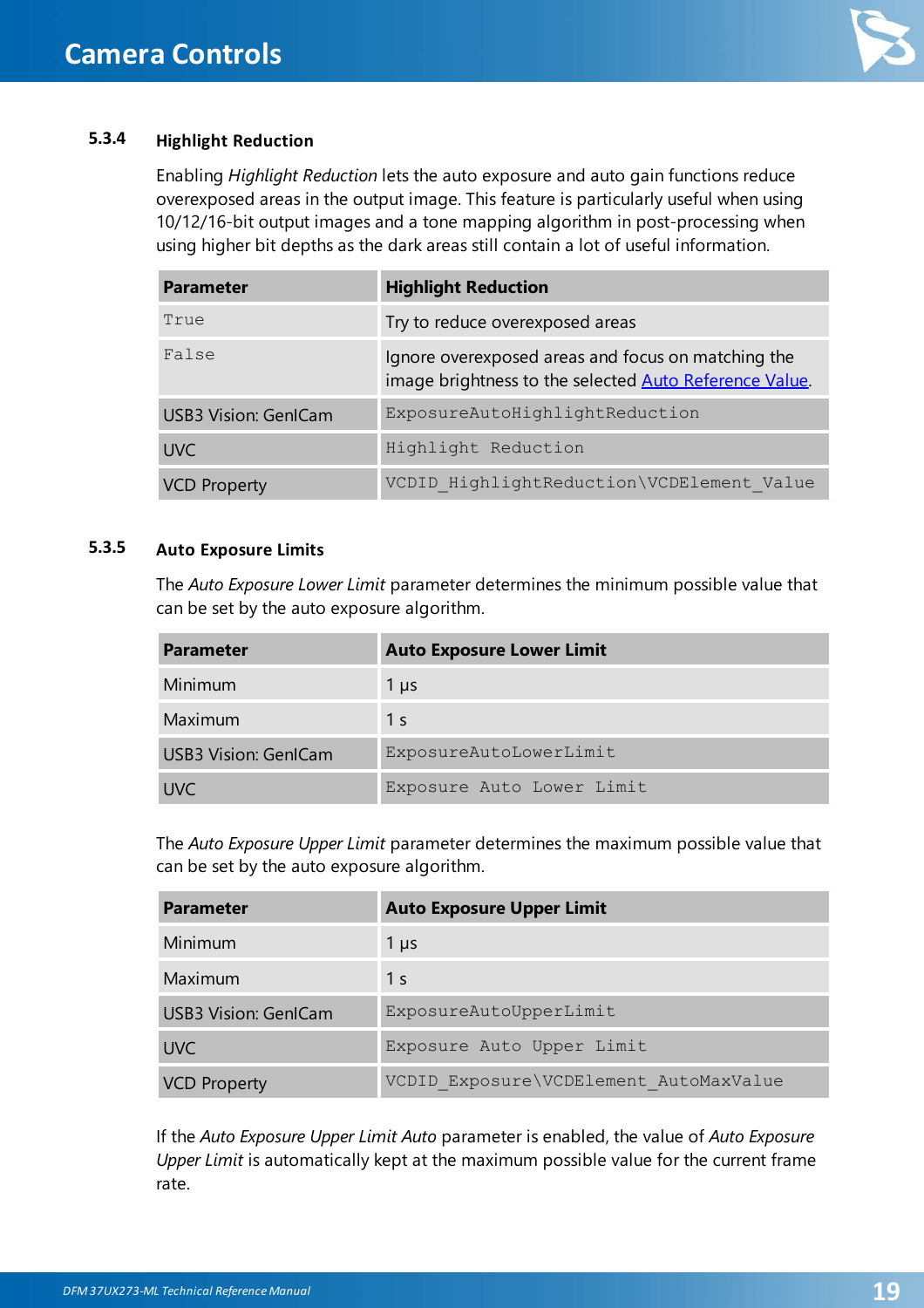

| <b>Parameter</b>            | <b>Auto Exposure Upper Limit Auto</b>          |
|-----------------------------|------------------------------------------------|
| On                          | Select Auto Exposure Upper Limit automatically |
| Off                         | Let the user control Auto Exposure Upper Limit |
| <b>USB3 Vision: GenlCam</b> | ExposureAutoUpperLimitAuto                     |
| <b>UVC</b>                  | Exposure Auto Upper Limit Auto                 |
| <b>VCD Property</b>         | VCDID Exposure\VCDElement AutoMaxValueAuto     |

#### <span id="page-19-0"></span>**5.3.6 Auto Gain Limits**

The *Auto Gain Lower Limit* parameter determines the minimum possible value that can be set by the auto gain algorithm.

| <b>Parameter</b>     | <b>Auto Gain Lower Limit</b> |
|----------------------|------------------------------|
| Minimum              | $0$ dB                       |
| Maximum              | 48 dB                        |
| USB3 Vision: GenlCam | GainAutoLowerLimit           |
| <b>UVC</b>           | Gain Auto Lower Limit        |

The *Auto Gain Upper Limit* parameter determines the maximum possible value that can be set by the auto gain algorithm.

| <b>Parameter</b>            | <b>Auto Gain Upper Limit</b> |
|-----------------------------|------------------------------|
| Minimum                     | 0 <sub>d</sub> B             |
| Maximum                     | 48 dB                        |
| <b>USB3 Vision: GenlCam</b> | GainAutoUpperLimit           |
| <b>UVC</b>                  | Gain Auto Upper Limit        |

### <span id="page-19-1"></span>**5.4 Trigger**

The trigger mode can be used to take images at very specific points in time which are specified by an electrical signal connected to the **[TRIGGER\\_IN](#page-6-2)** pin of the I/O connector of the camera.

### <span id="page-19-2"></span>**5.4.1 Trigger Mode**

The *Trigger Mode* parameter enables the trigger mode.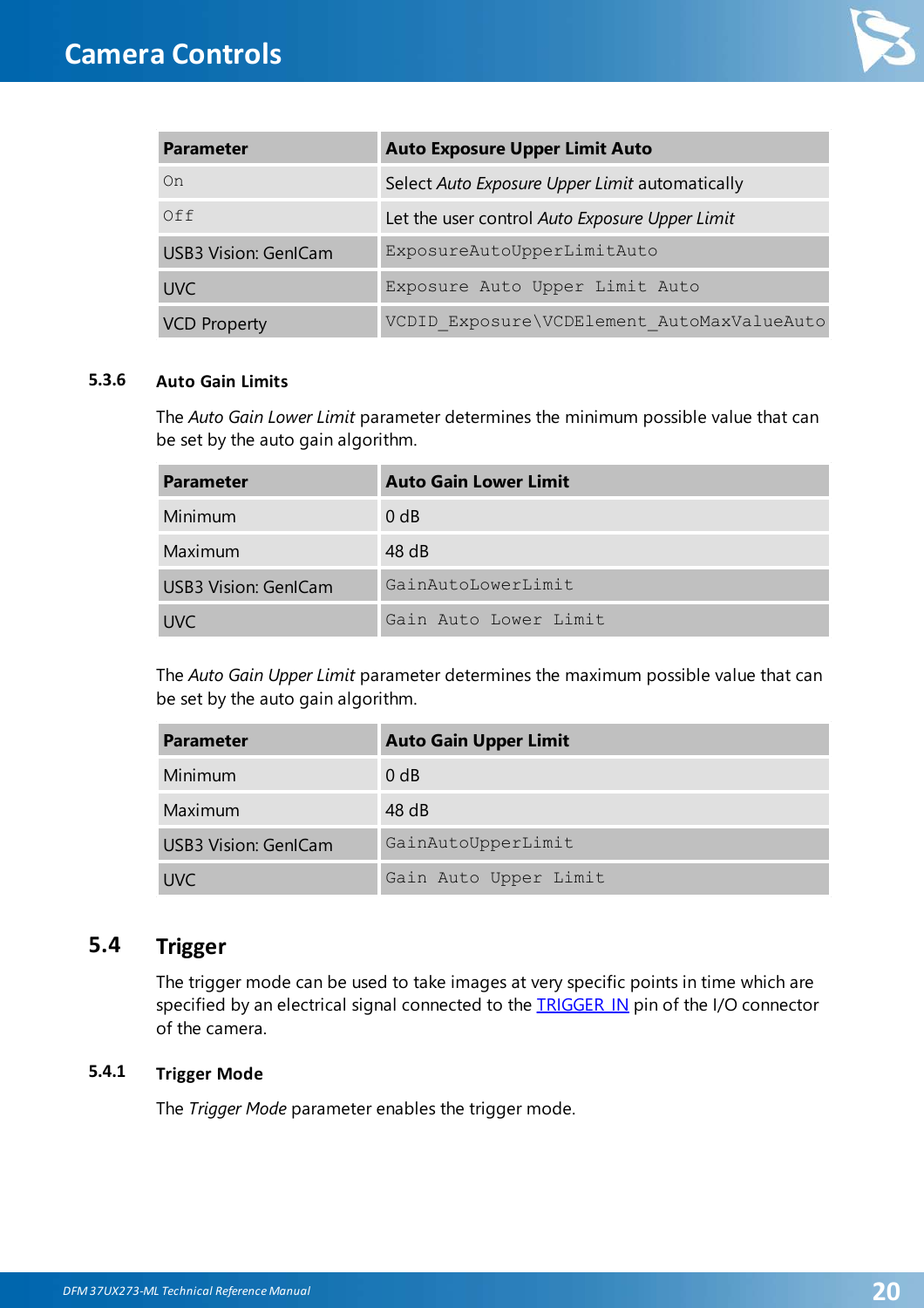

| <b>Parameter</b>            | <b>Trigger Mode</b>            |
|-----------------------------|--------------------------------|
| On                          | Enable Trigger Mode            |
| True                        |                                |
| Off                         | Disable Trigger Mode           |
| False                       |                                |
| <b>USB3 Vision: GenlCam</b> | TriggerMode                    |
| <b>UVC</b>                  | Trigger Mode                   |
| <b>VCD Property</b>         | VCDID Trigger\VCDElement Value |

### <span id="page-20-0"></span>**5.4.2 Trigger Polarity**

The *Trigger Polarity* parameter controls whether a trigger event is accepted on the rising or falling edge of the signal connected to the TRIGGER\_IN line.

| <b>Parameter</b>            | <b>Trigger Polarity</b>               |
|-----------------------------|---------------------------------------|
| RisingEdge                  | Accept rising edge as trigger signal  |
| True                        |                                       |
| FallingEdge                 | Accept falling edge as trigger signal |
| False                       |                                       |
| <b>USB3 Vision: GenlCam</b> | TriggerActivation                     |
| <b>UVC</b>                  | Trigger Polarity                      |
| <b>VCD Property</b>         | VCDID Trigger\VCDElement Polarity     |

### <span id="page-20-1"></span>**5.4.3 Software Trigger**

The *Software Trigger* function can be used to simulate a trigger pulse, in turn causing one image to be exposed and delivered to the host computer.

| <b>Parameter</b>            | <b>Software Trigger</b>                  |
|-----------------------------|------------------------------------------|
| Execute                     | Simulate one trigger pulse               |
| <b>USB3 Vision: GenlCam</b> | TriggerSoftware                          |
| <b>UVC</b>                  | Software Trigger                         |
| <b>VCD Property</b>         | VCDID Trigger\VCDElement SoftwareTrigger |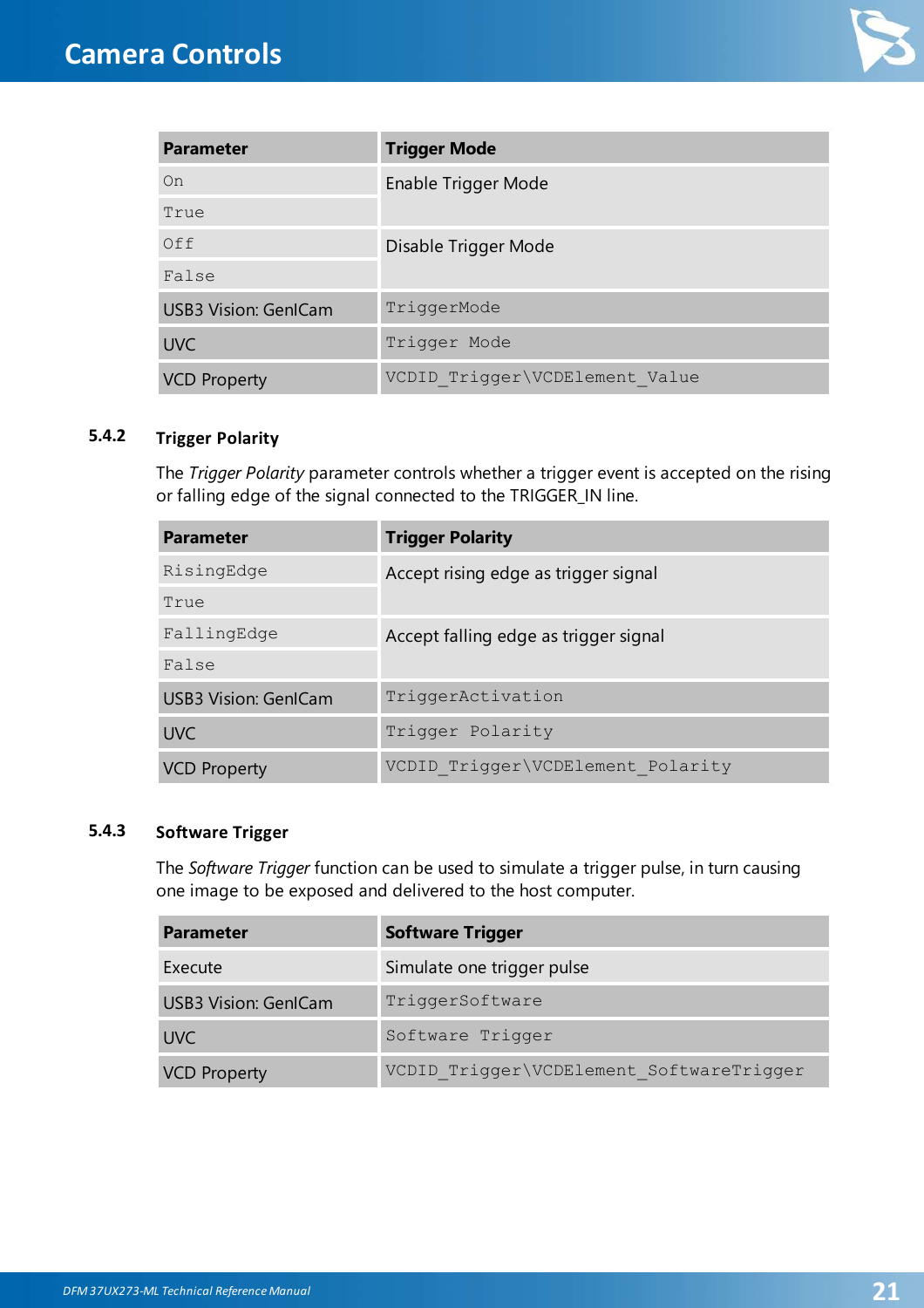

### <span id="page-21-0"></span>**5.4.4 Trigger Exposure Mode**

The *Trigger Exposure Mode* parameter sets the way in which the exposure time is controlled in trigger mode. By default, the exposure time is controlled through the [Exposure](#page-15-1) Time parameter. The exposure time can also be controlled by the time the TRIGGER\_IN line is kept in active state.

| <b>Parameter</b>            | <b>Trigger Exposure Mode</b>                                |
|-----------------------------|-------------------------------------------------------------|
| FrameStart                  | The exposure time is controlled by the <b>Exposure Time</b> |
| Timed                       | parameter                                                   |
| ExposureActive              | The exposure time is controlled by the pulse length on      |
| Trigger Width               | the TRIGGER_IN pin                                          |
| <b>USB3 Vision: GenlCam</b> | TriggerSelector                                             |
| <b>UVC</b>                  | Trigger Exposure Mode                                       |
| <b>VCD Property</b>         | VCDID Trigger\VCDElement TriggerExposureMo<br>de            |

#### <span id="page-21-1"></span>**5.4.5 Trigger Overlap**

The *Trigger Overlap* feature gives information on when a new trigger pulse is accepted in the trigger -> exposure -> readout sequence.

| <b>Parameter</b>            | <b>Trigger Overlap</b>                                                                                                          |
|-----------------------------|---------------------------------------------------------------------------------------------------------------------------------|
| Off                         | The next trigger pulse is only accepted once the previous<br>frame has been read out from the sensor                            |
| Readout                     | The next trigger pulse is accepted during readout as long<br>as the remaining readout time is shorter than the<br>exposure time |
| <b>USB3 Vision: GenlCam</b> | TriggerOverlap                                                                                                                  |
| <b>VCD Property</b>         | VCDID Trigger\VCDElement TriggerOverlap                                                                                         |

#### <span id="page-21-2"></span>**5.4.6 IMX Low-Latency Mode**

The *IMX Low-Latency Mode* parameter controls whether the sensor operates in lowlatency trigger mode.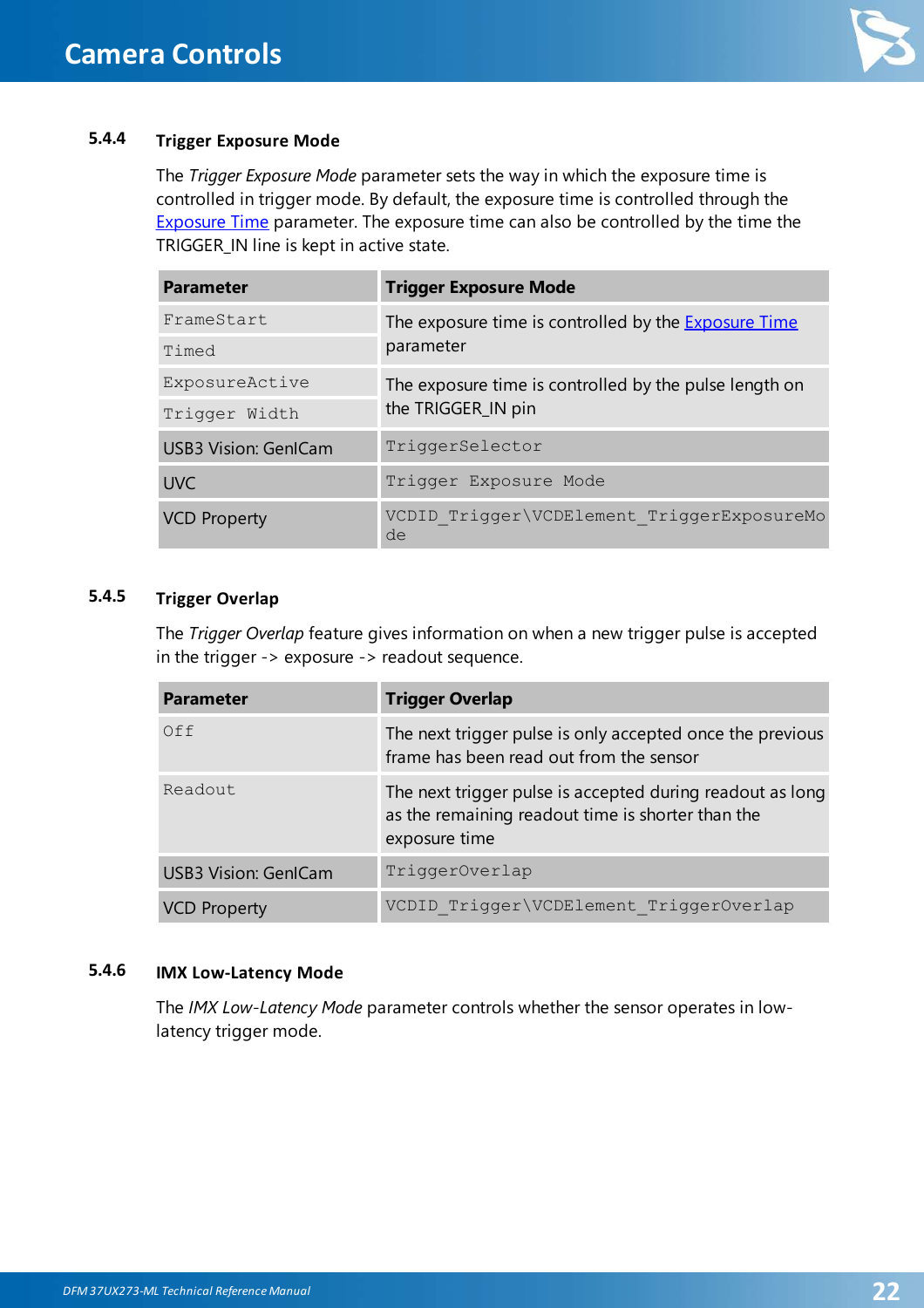

| <b>Parameter</b>            | <b>IMX Low-Latency Mode</b>                                                                                                                                                                                                          |
|-----------------------------|--------------------------------------------------------------------------------------------------------------------------------------------------------------------------------------------------------------------------------------|
| True                        | Delay between trigger input and start of exposure is<br>exactly as configured through the Trigger Delay feature                                                                                                                      |
| False                       | Delay between trigger input and start of exposure is the<br>time configured by the Trigger Delay feature in addition<br>to a random delay depending on resolution, frame rate,<br>and timing relative to the sensor's internal state |
| <b>USB3 Vision: GenlCam</b> | IMXLowLatencyMode                                                                                                                                                                                                                    |
| <b>VCD Property</b>         | VCDID Trigger\VCDElement IMXLowLatencyMode                                                                                                                                                                                           |

**Important:** If *IMX Low-Latency Mode* is enabled, *Trigger Overlap* is not allowed and is thereby forced to *Off*.

### <span id="page-22-0"></span>**5.5 Trigger Timing Parameters**

The 37U series camera series offers several options for dealing with bad trigger signals. By using the *Debounce Time*, *Denoise Time* and *Mask Time* parameters, the camera can be configured to ignore pulses on its **TRIGGER IN** line under certain conditions.

Useful values for these parameters are application-specific. They depend on the expected trigger frequency, the exposure time and assumptions about the input signal quality.

The default values for all these parameters is 0  $\mu$ s, assuming perfect signal quality.

#### <span id="page-22-1"></span>**5.5.1 Trigger Delay**

The *Trigger Delay* parameter specifies a time for which the camera waits between receiving a trigger signal and starting the exposure of an image. Simulated trigger pulses generated through the *Software Trigger* function are not delayed by this parameter.

| <b>Parameter</b>            | <b>Trigger Delay</b>                  |
|-----------------------------|---------------------------------------|
| Minimum                     | 0 <sub>s</sub>                        |
| Maximum                     | 100000 µs                             |
| Default                     | 0 <sub>s</sub>                        |
| <b>USB3 Vision: GenlCam</b> | TriggerDelay                          |
| <b>UVC</b>                  | Trigger Delay                         |
| <b>VCD Property</b>         | VCDID Trigger\VCDElement TriggerDelay |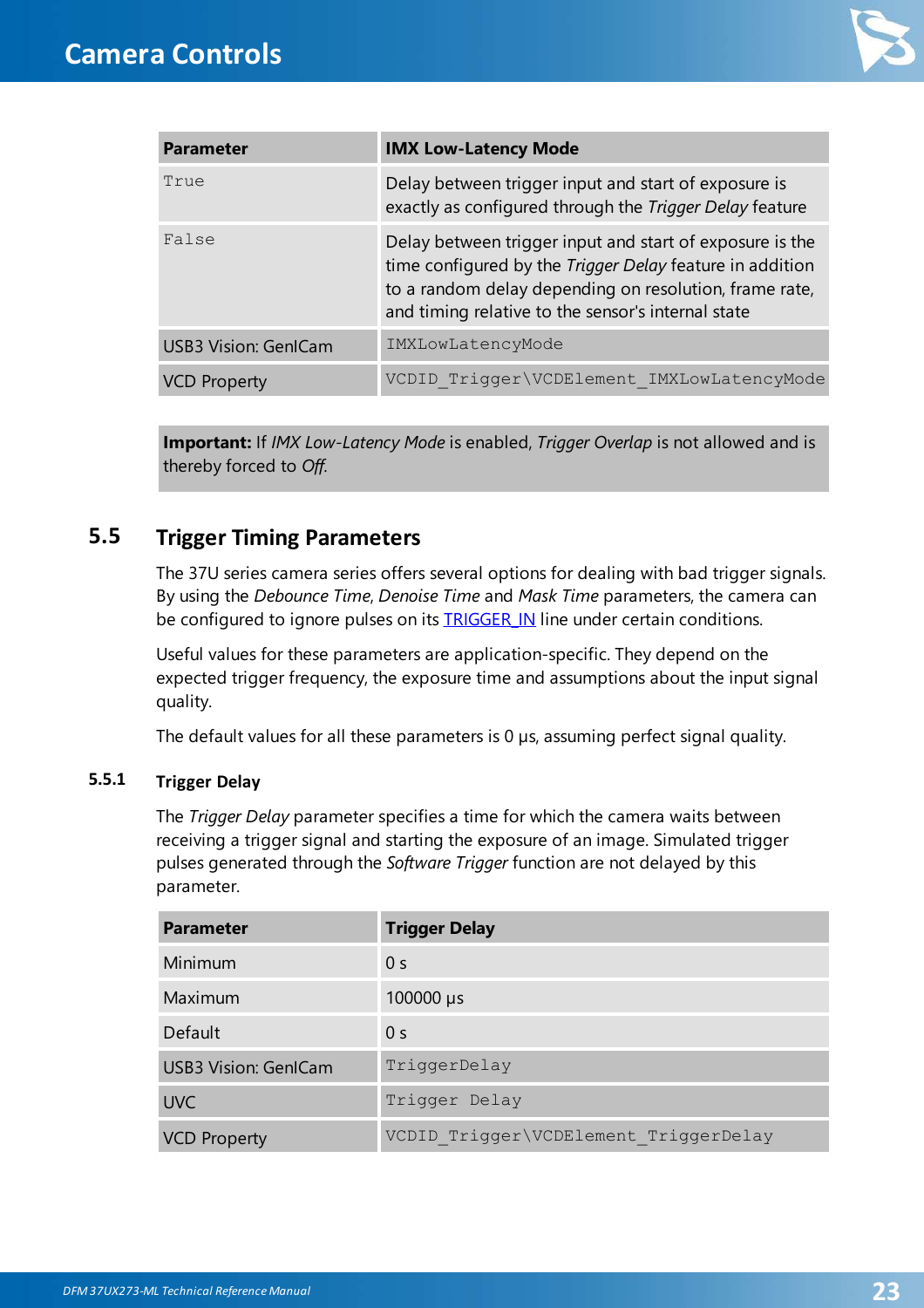

### <span id="page-23-0"></span>**5.6 Digital I/O**

The 37U series has one digital input and one digital output. The digital input can be used as a **[Trigger](#page-19-1)** input but the current status can also examined directly.

The digital output can be configured as a **[Strobe](#page-23-3)** output to signal the exact moment when the image sensor is sensitive to light so that external light sources can be synchronized to its operation cycle.

### <span id="page-23-1"></span>**5.6.1 General Purpose Input**

The *General Purpose Input* parameter allows the current status of the [TRIGGER\\_IN](#page-6-2) pin.

| <b>Parameter</b>            | <b>General Purpose Input</b>                                   |
|-----------------------------|----------------------------------------------------------------|
| True                        | TRIGGER_IN line status is low                                  |
|                             |                                                                |
| False                       | TRIGGER_IN line status is high                                 |
| $\Omega$                    |                                                                |
| <b>USB3 Vision: GenICam</b> | GPIn                                                           |
| <b>UVC</b>                  | GPIN                                                           |
| <b>VCD Property</b>         | VCDID GPIO\VCDElement GPIORead<br>VCDID GPIO\VCDElement GPIOIn |

### <span id="page-23-2"></span>**5.6.2 General Purpose Output**

The *General Purpose Output* parameter controls the status of the [STROBE\\_OUT](#page-7-0) pin.

| <b>Parameter</b>            | <b>General Purpose Output</b>                                    |
|-----------------------------|------------------------------------------------------------------|
| True                        | Drive the STROBE_OUT line high                                   |
|                             |                                                                  |
| False                       | Drive the STROBE OUT line low                                    |
| $\Omega$                    |                                                                  |
| <b>USB3 Vision: GenlCam</b> | GPOut                                                            |
| <b>UVC</b>                  | GPOUT                                                            |
| <b>VCD Property</b>         | VCDID GPIO\VCDElement GPIOWrite<br>VCDID GPIO\VCDElement GPIOOut |

### <span id="page-23-3"></span>**5.7 Strobe**

The strobe function controls the automatic generation of output pulses on the [STROBE\\_OUT](#page-7-0) pin which is synchronized to the image sensor's exposure time.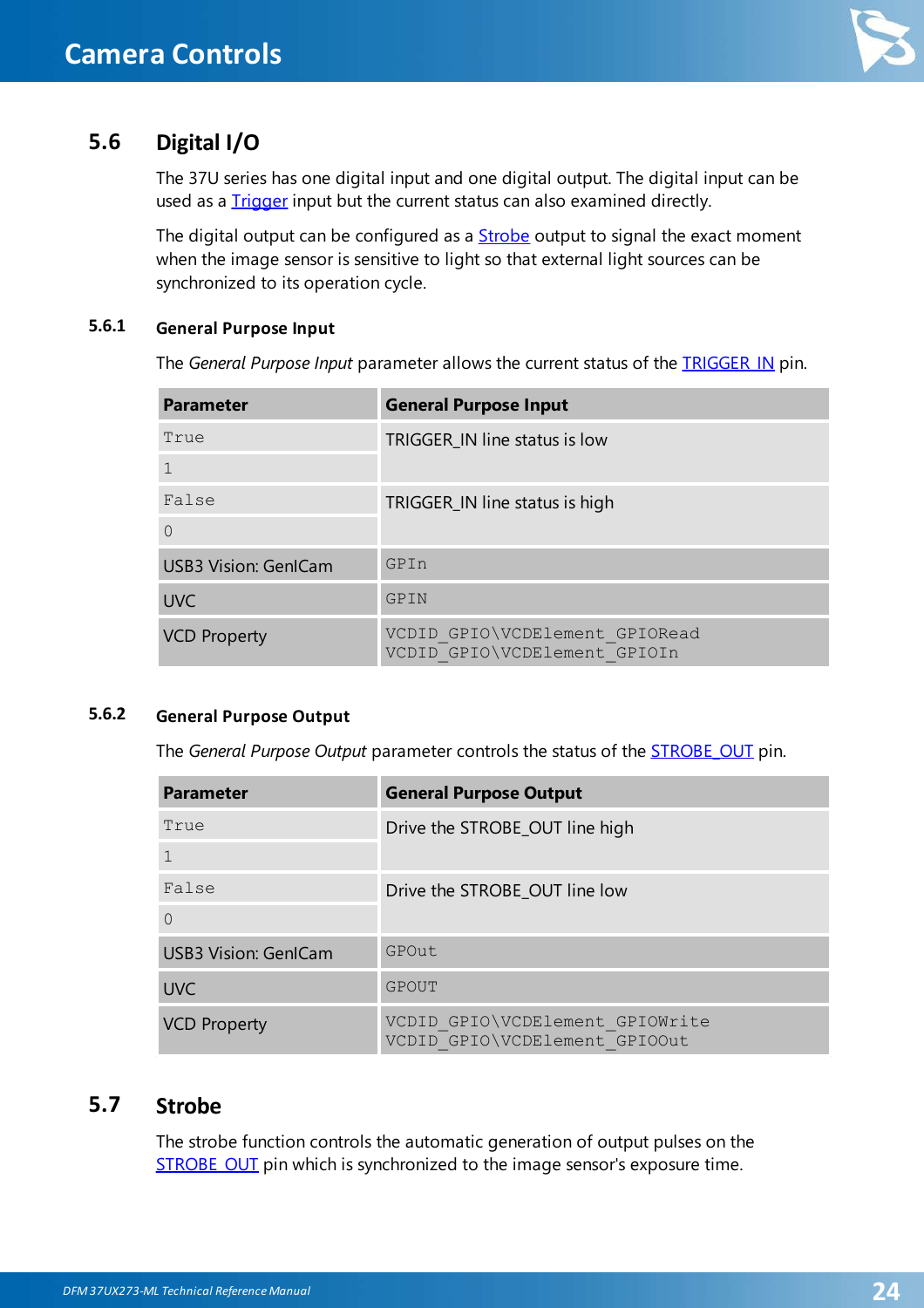

### <span id="page-24-0"></span>**5.7.1 Strobe Enable**

The *Strobe Enable* parameter enables the automatic generation of strobe pulses.

| <b>Parameter</b>            | <b>Strobe Enable</b>          |
|-----------------------------|-------------------------------|
| On                          | Strobe enabled                |
| True                        |                               |
| Off                         | Strobe disabled               |
| False                       |                               |
| <b>USB3 Vision: GenlCam</b> | StrobeEnable                  |
| <b>UVC</b>                  | Strobe Enable                 |
| <b>VCD Property</b>         | VCDID Strobe\VCDElement Value |

### <span id="page-24-1"></span>**5.7.2 Strobe Polarity**

The *Strobe Polarity* parameter can be used to invert the strobe pulse output.

| <b>Parameter</b>            | <b>Strobe Polarity</b>                          |
|-----------------------------|-------------------------------------------------|
| ActiveHigh                  | The STROBE_OUT pin is logically high during the |
| True                        | exposure time                                   |
| ActiveLow                   | The STROBE_OUT pin is logically low during the  |
| False                       | exposure time                                   |
| <b>USB3 Vision: GenlCam</b> | StrobePolarity                                  |
| <b>UVC</b>                  | Strobe Polarity                                 |
| <b>VCD Property</b>         | VCDID Strobe\VCDElement StrobePolarity          |

### <span id="page-24-2"></span>**5.7.3 Strobe Operation**

The *Strobe Operation* parameter specifies how the length of the strobe pulses are controlled.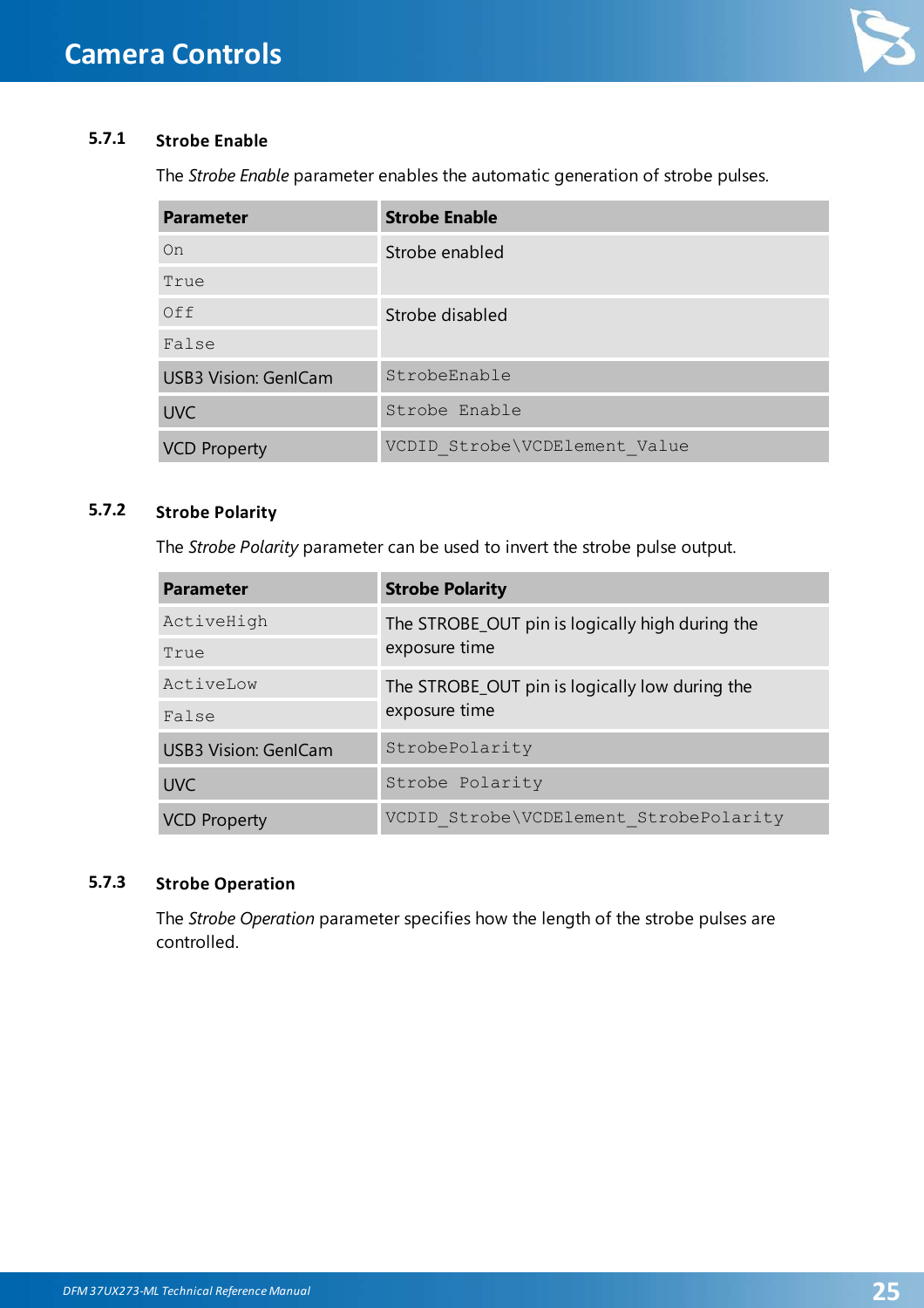

| <b>Parameter</b>            | <b>Strobe Operation</b>                                |
|-----------------------------|--------------------------------------------------------|
| Exposure                    | Output pulse duration is equal to the current exposure |
| True                        | time                                                   |
| FixedDuration               | Output pulse duration is specified by Strobe Duration  |
| False                       |                                                        |
| <b>USB3 Vision: GenlCam</b> | StrobeOperation                                        |
| <b>UVC</b>                  | Strobe Exposure                                        |
| <b>VCD Property</b>         | VCDID Strobe\VCDElement StrobeMode                     |

#### <span id="page-25-0"></span>**5.7.4 Strobe Duration**

The *Strobe Duration* parameter controls the length of the strobe pulses if *Strobe Operation* is set to use the fixed duration mode.

| <b>Parameter</b>            | <b>Strobe Duration</b>                 |
|-----------------------------|----------------------------------------|
| Minimum                     | $0 \mu s$                              |
| Maximum                     | 32767 µs                               |
| <b>USB3 Vision: GenlCam</b> | StrobeDuration                         |
| <b>UVC</b>                  | Strobe Duration                        |
| <b>VCD Property</b>         | VCDID Strobe\VCDElement StrobeDuration |

#### <span id="page-25-1"></span>**5.7.5 Strobe Delay**

The *Strobe Delay* parameter can be used to add a small delay between the start of exposure and the strobe output pulse.

| <b>Parameter</b>            | <b>Strobe Delay</b>                 |
|-----------------------------|-------------------------------------|
| Minimum                     | $0 \mu s$                           |
| Maximum                     | 32767 µs                            |
| <b>USB3 Vision: GenlCam</b> | StrobeDelay                         |
| <b>UVC</b>                  | Strobe Delay                        |
| <b>VCD Property</b>         | VCDID Strobe\VCDElement StrobeDelay |

### <span id="page-25-2"></span>**5.8 White Balance**

The DFM 37UX273-ML color camera can perform white balance by digital multiplication of the appropriate raw pixel values.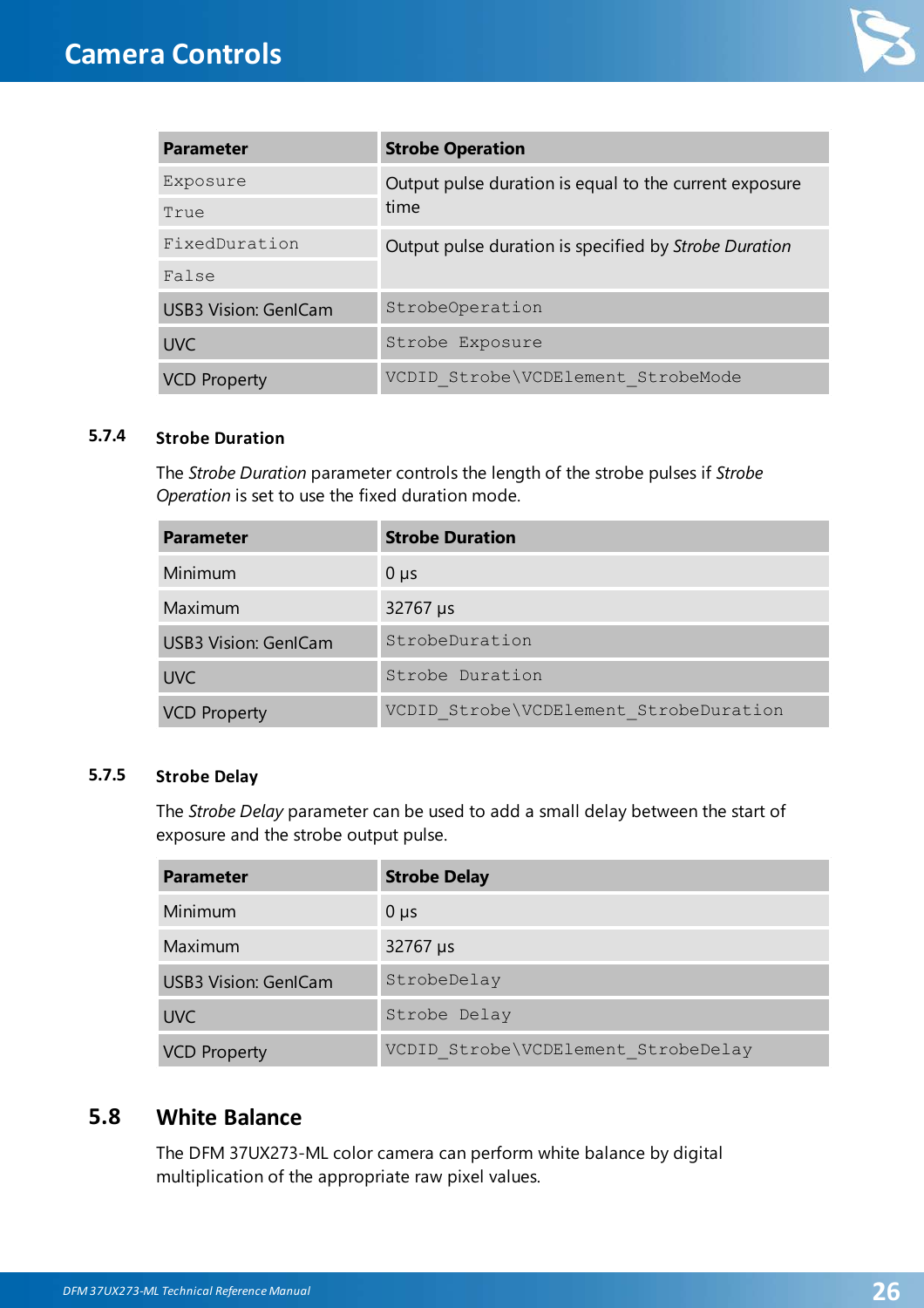

### <span id="page-26-0"></span>**5.8.1 Auto White Balance**

DFM 37UX273-ML can perform *Auto White Balance*. It can be enabled continuously when changes in lighting conditions are expected. Under controlled lighting conditions, however, one-time white balance calibration is the recommended approach.

To perform one-time white balance calibration, place a reference white sheet in front of the camera and set BalanceWhiteAuto to *Once*. The camera will then find the correct white balance settings for the current light conditions and keep them active until instructed otherwise.

| <b>Parameter</b>            | <b>Auto White Balance</b>                                                          |
|-----------------------------|------------------------------------------------------------------------------------|
| Continuous                  | Enable automatic white balance                                                     |
| True                        |                                                                                    |
| Once                        | Enable automatic white balance until the color channels<br>have been balanced once |
| One Push                    |                                                                                    |
| Off                         | Disable automatic white balance                                                    |
| False                       |                                                                                    |
| <b>USB3 Vision: GenICam</b> | BalanceWhiteAuto                                                                   |
| <b>UVC</b>                  | White Balance Component, Auto                                                      |
| <b>VCD Property</b>         | VCDID WhiteBalance\VCDElement Auto<br>VCDID WhiteBalance\VCDElement OnePush        |

#### <span id="page-26-1"></span>**5.8.2 White Balance Mode**

The default auto white balance algorithm is *Gray World*. It is selected by setting the *White Balance Mode* accordingly. The *Gray World* algorithm operates under the assumption that the average color of a scene is near gray and adjusts the white balance coefficients so the average color of the resulting image is gray as well. In the case where this assumption is wrong (e.g. the camera is pointing at a blue carpet), the auto white balance algorithm will select coefficients that do not result in a visually accurate image.

To avoid the problems posed by the *Gray World* algorithm, the *Temperature* mode can be used. This mode operates by trying to determine the color temperature of the light source.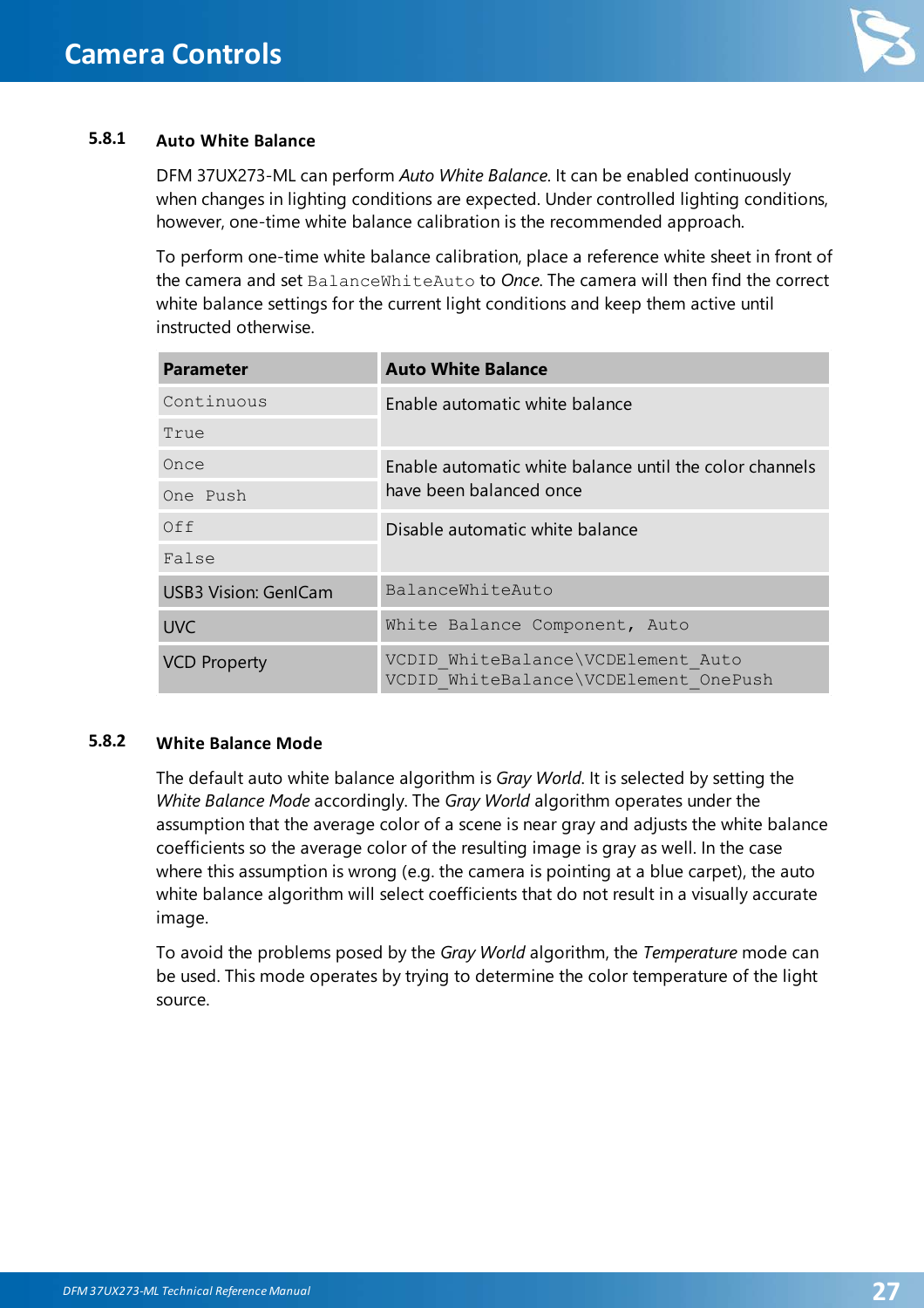

| <b>Parameter</b>            | <b>White Balance Mode</b>                          |
|-----------------------------|----------------------------------------------------|
| Gray World                  | Use the Gray World model                           |
| Temperature                 | Use the Temperature model                          |
| <b>USB3 Vision: GenlCam</b> | BalanceWhiteMode                                   |
| <b>UVC</b>                  | Whitebalance Mode                                  |
| <b>VCD Property</b>         | VCDID WhiteBalance<br>\VCDElement WhiteBalanceMode |

To assist the automatic white balance temperature detection, *White Balance Auto Preset* can be used to limit the range of valid color temperatures.

| <b>Parameter</b>            | <b>White Balance Auto Preset</b>                         |
|-----------------------------|----------------------------------------------------------|
| Any                         | Allow any color temperature                              |
| Auto Warm White             | Limit color temperature to approximately 2500-4000 K     |
| Auto Cool White             | Limit color temperature to approximately 4000-5800 K     |
| Auto Daylight               | Limit color temperature to approximately 5700-7500 K     |
| Auto Deep Shade             | Limit color temperature to approximately 7500-10000 K    |
| <b>USB3 Vision: GenlCam</b> | BalanceWhiteAutoPreset                                   |
| <b>UVC</b>                  | Whitebalance Auto Preset                                 |
| <b>VCD Property</b>         | VCDID WhiteBalance<br>\VCDElement WhiteBalanceAutoPreset |

### <span id="page-27-0"></span>**5.8.3 Manual White Balance**

If *Auto White Balance* is not enabled, the amplifiers for the red, green and blue channels can be controlled manually.

| <b>Parameter</b>            | <b>White Balance Red</b>                          |
|-----------------------------|---------------------------------------------------|
| Minimum                     | 0                                                 |
| Maximum                     | 3.984375                                          |
| Default                     | auto                                              |
| <b>USB3 Vision: GenlCam</b> | BalanceRatio[BalanceRatioSelector=Red]            |
| <b>UVC</b>                  | White Balance Red Component                       |
| <b>VCD Property</b>         | VCDID WhiteBalance<br>\VCDElement WhiteBalanceRed |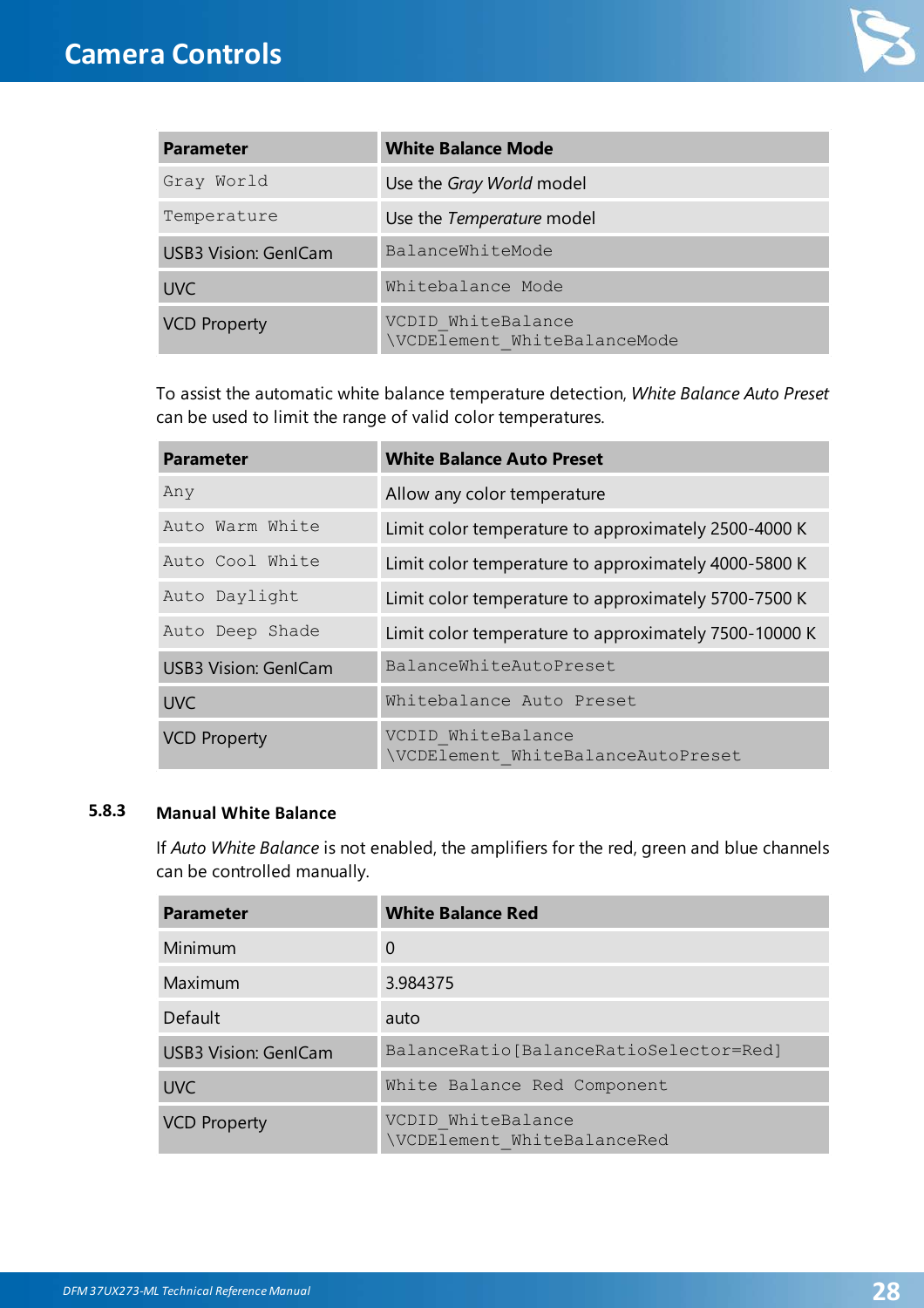

| <b>Parameter</b>            | <b>White Balance Green</b>                          |
|-----------------------------|-----------------------------------------------------|
| Minimum                     | 0                                                   |
| Maximum                     | 3.984375                                            |
| Default                     | auto                                                |
| <b>USB3 Vision: GenlCam</b> | BalanceRatio[BalanceRatioSelector=Green]            |
| <b>UVC</b>                  | White Balance Green Component                       |
| <b>VCD Property</b>         | VCDID WhiteBalance<br>\VCDElement WhiteBalanceGreen |

| <b>Parameter</b>            | <b>White Balance Blue</b>                          |
|-----------------------------|----------------------------------------------------|
| Minimum                     | 0                                                  |
| <b>Maximum</b>              | 3.984375                                           |
| Default                     | auto                                               |
| <b>USB3 Vision: GenlCam</b> | BalanceRatio[BalanceRatioSelector=Blue]            |
| <b>UVC</b>                  | White Balance Blue Component                       |
| <b>VCD Property</b>         | VCDID WhiteBalance<br>\VCDElement WhiteBalanceBlue |

If *White Balance Mode* is set to *Temperature*, the color temperature can be set directly. Additionally, a light source can be selected from a list of presets.

| <b>Parameter</b>            | <b>White Balance Temperature</b>                          |
|-----------------------------|-----------------------------------------------------------|
| Minimum                     | 2500 K                                                    |
| Maximum                     | 10000 K                                                   |
| Default                     | auto                                                      |
| <b>USB3 Vision: GenlCam</b> | BalanceWhiteTemperature                                   |
| <b>UVC</b>                  | White Balance Temperature                                 |
| <b>VCD Property</b>         | VCDID WhiteBalance<br>\VCDElement WhiteBalanceTemperature |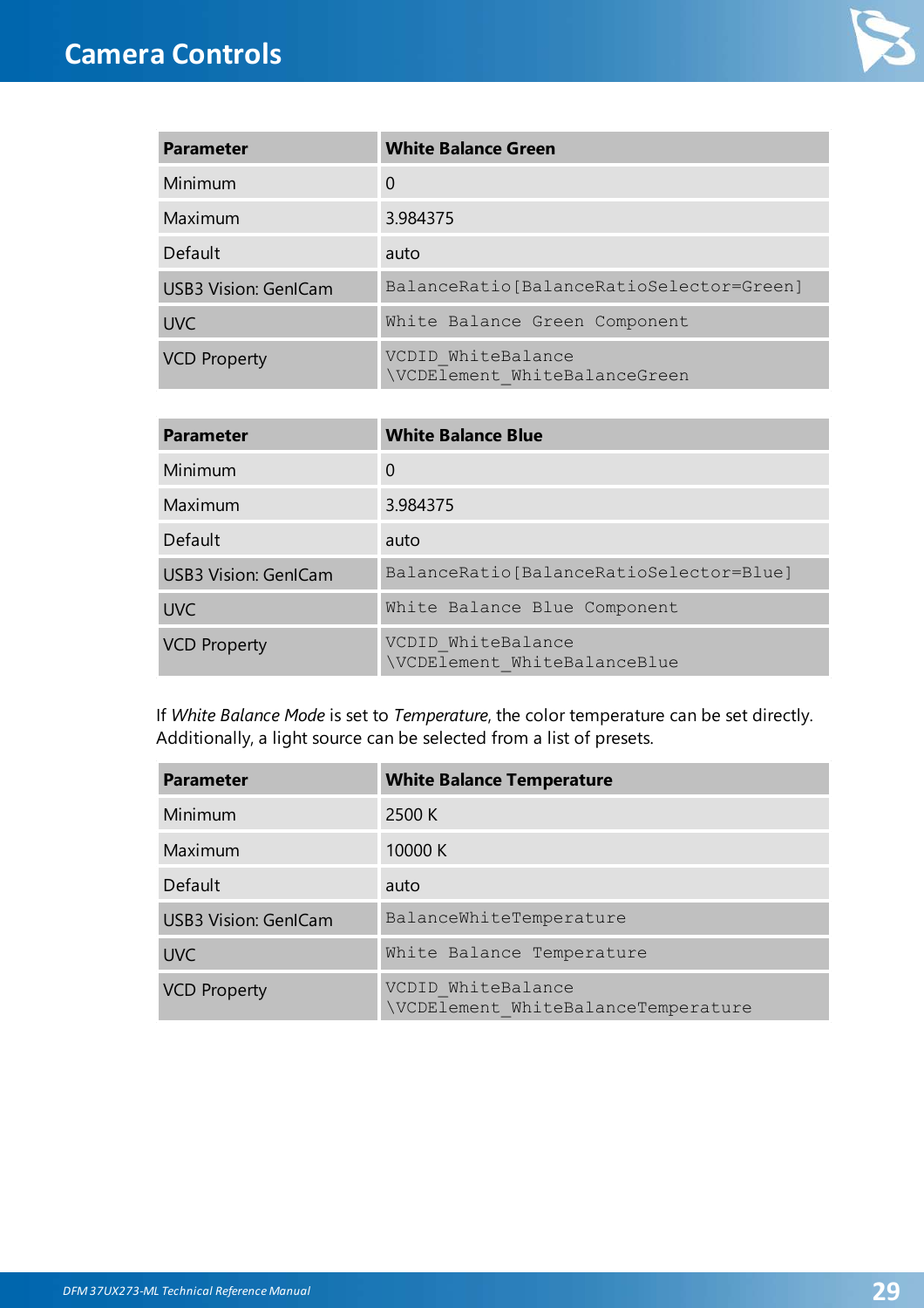

| <b>Parameter</b>                | <b>White Balance Temperature Preset</b>             |
|---------------------------------|-----------------------------------------------------|
| Sodium-Vapor Lamp               | 2500 K                                              |
| Warm Light                      | 2700 K                                              |
| Halogen Light                   | 3000 K                                              |
| Neutral White                   | 3500 K                                              |
| Cool White<br>Fluorescent Light | 4000 K                                              |
| Cool White/Daylight<br>(CFL)    | 5000 K                                              |
| Daylight                        | 6000 K                                              |
| Cool White LED                  | 7500 K                                              |
| Blue Sky                        | 10000 K                                             |
| <b>USB3 Vision: GenlCam</b>     | BalanceWhiteTemperaturePreset                       |
| <b>UVC</b>                      | Whitebalance Temperature Preset                     |
| <b>VCD Property</b>             | VCDID WhiteBalance<br>\VCDElement TemperaturePreset |

### <span id="page-29-0"></span>**5.9 Region of Interest for Auto Functions**

The 37U series cameras allow for the setting of a region of interest that is used while controlling the Auto [Exposure](#page-17-0), [Auto](#page-17-1) Gain and Auto White [Balance](#page-26-0) functions.

### <span id="page-29-1"></span>**5.9.1 Auto Functions ROI Enable**

The *Auto Functions ROI Enable* parameter allows for the use of a region of interest for auto functions.

| <b>Parameter</b>            | <b>Auto Functions ROI Enable</b>                                       |
|-----------------------------|------------------------------------------------------------------------|
| True                        | Auto functions only take a specified part of the image<br>into account |
| False                       | Auto functions look at the whole image                                 |
| <b>USB3 Vision: GenICam</b> | AutoFunctionsROIEnable                                                 |
| <b>UVC</b>                  | Auto Functions ROI Enable                                              |
| <b>VCD Property</b>         | VCDID AutoRoi\VCDElement Value                                         |

### <span id="page-29-2"></span>**5.9.2 Auto Functions ROI Preset**

The *Auto Functions ROI Preset* parameter lets the user select from a list of ROI presets.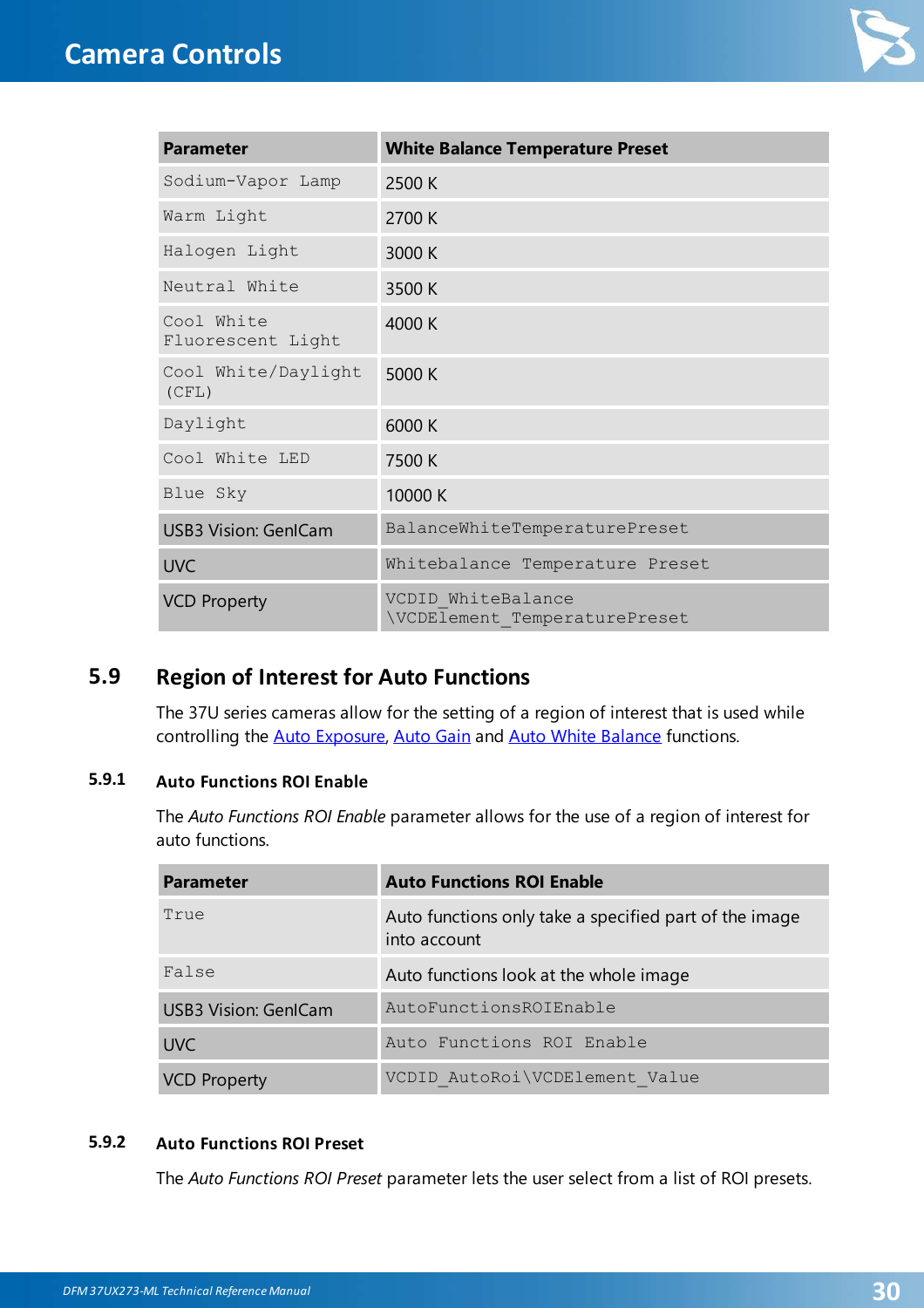

| <b>Parameter</b>            | <b>Auto Functions ROI Preset</b>                               |
|-----------------------------|----------------------------------------------------------------|
| Center 50%                  | Select a rectangular area in the center of the output<br>image |
| <b>USB3 Vision: GenICam</b> | AutoFunctionsROIPreset                                         |
| <b>UVC</b>                  | Auto Functions ROI Preset                                      |
| <b>VCD Property</b>         | VCDID AutoRoi\VCDElement AutoRoiPreset                         |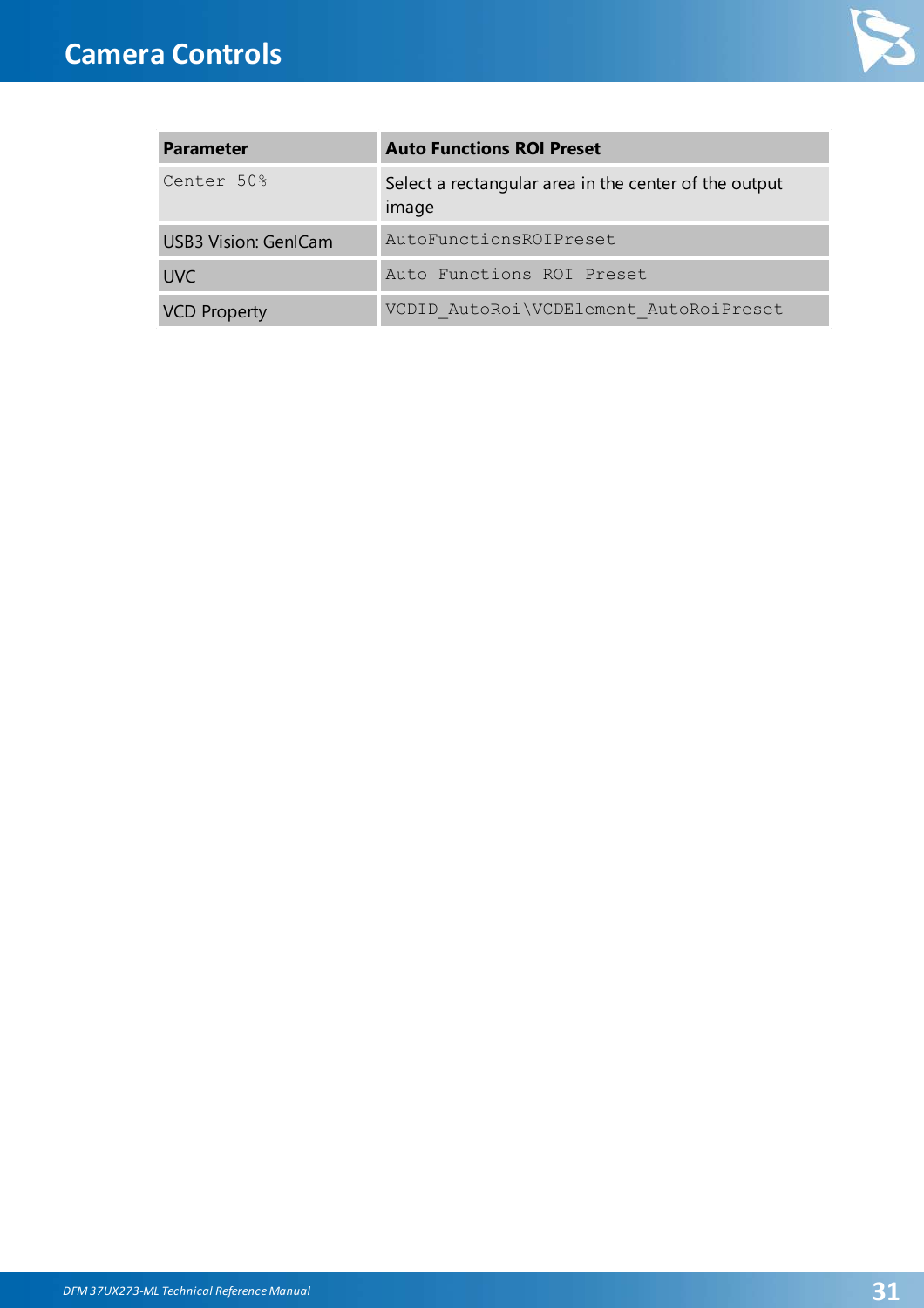

## <span id="page-31-0"></span>**6 Revision History**

| <b>Date</b> | <b>Version</b>          | <b>Description</b>                           |
|-------------|-------------------------|----------------------------------------------|
| 2018/04/19  |                         | Initial release of this document             |
|             | 2018/05/23 Firmware 928 | Reduce minimum exposure time from 5us to 1us |